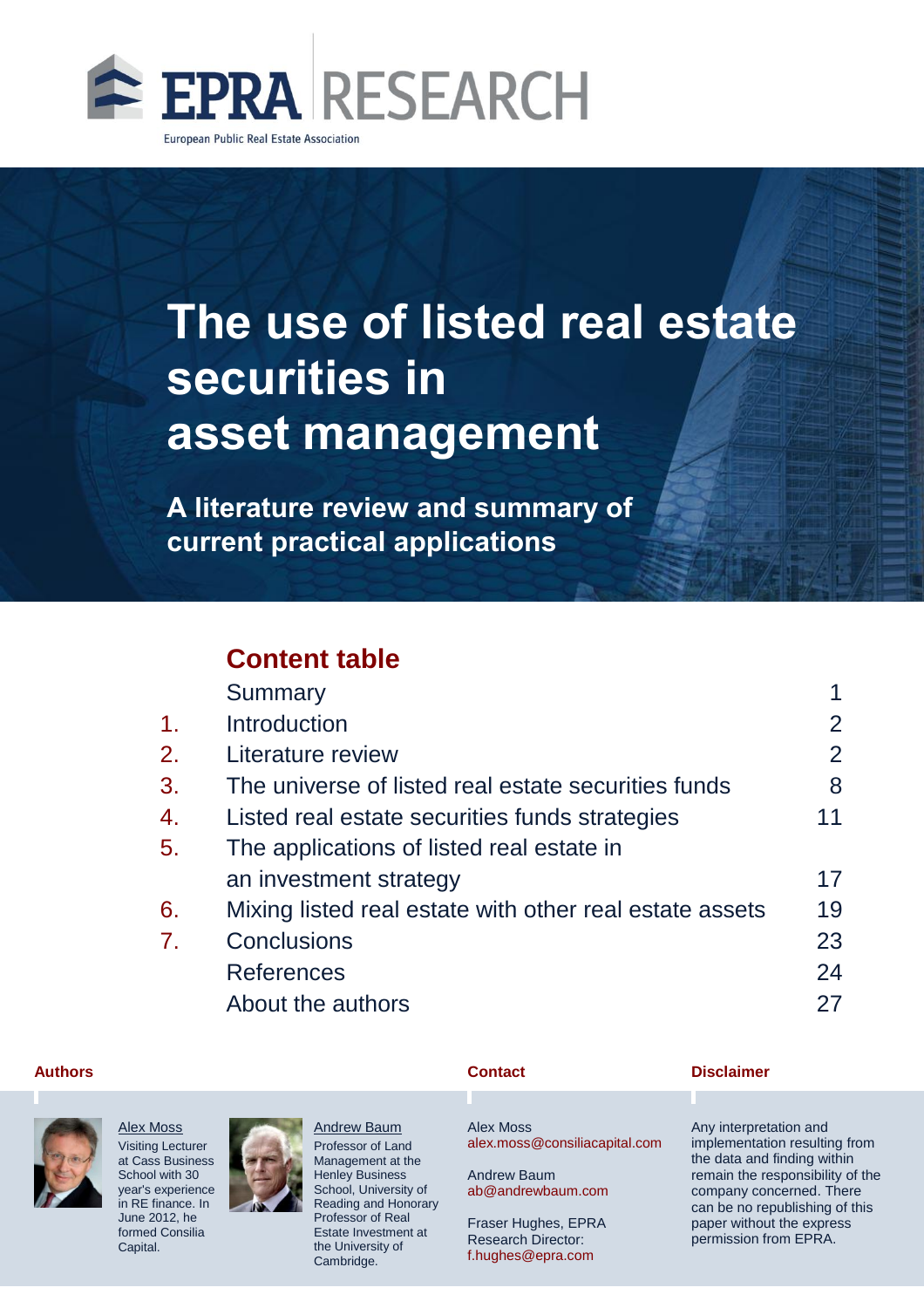<span id="page-1-0"></span>

# **Summary**

Investors have historically used listed real estate to achieve a number of outcomes, ranging from general exposure to the asset class to meeting specific returns characteristics such as inflation hedging and taxefficient income generation. However, following the events of the last five years, in common with other asset classes there is currently a re-assessment of the risk and return profile of listed real estate.

The purpose of this study is twofold: (i) to conduct a review of academic literature and evidence on the use and performance of listed real estate, both as a separate asset class and in multi-asset portfolios, and (ii) to examine in detail how institutions are using listed real estate to achieve their investment objectives, and the role listed real estate is playing in the new fund structures they are creating to meet investor objectives.

A review of the literature suggests that in the short-term listed real estate displays similar risk and return characteristics to the stock market rather than the direct property market, with higher levels of observed volatility and high positive correlations to the stock market. However, an analysis of returns over longer time periods indicate that there is a common real estate factor that drives the returns of both the direct and listed markets and that pricing in the listed market leads direct market indices. Whether this can lead to arbitrage is much less clear, as direct market indices may lag the direct market.

In a multi-asset portfolio the inclusion of listed real estate can provide both return enhancement and risk reduction to the portfolio, although recent evidence suggests that the diversification benefits may be reduced during periods of financial distress, with the correlation and sensitivity to movements in the stock market increasing.

When including both direct and listed real estate in a multi-asset portfolio there is some evidence to suggest that the inclusion of both enhances the overall portfolio return and reduces (diversifies) portfolio risk.

With regard to practical applications, we find that listed real estate is being used to fulfil an increasing number of investment objectives, both as a separate asset class and in conjunction with other assets such as unlisted funds, direct property, and infrastructure/commodities.

The reason for this popularity with both asset allocators and retail investors lies in the specific and definable investment characteristics which listed real estate can provide; greater liquidity than direct real estate, the returns that are linked to it, an above-average and secure dividend stream, a form of protection against future inflation shocks, and a geared exposure to improving asset prices.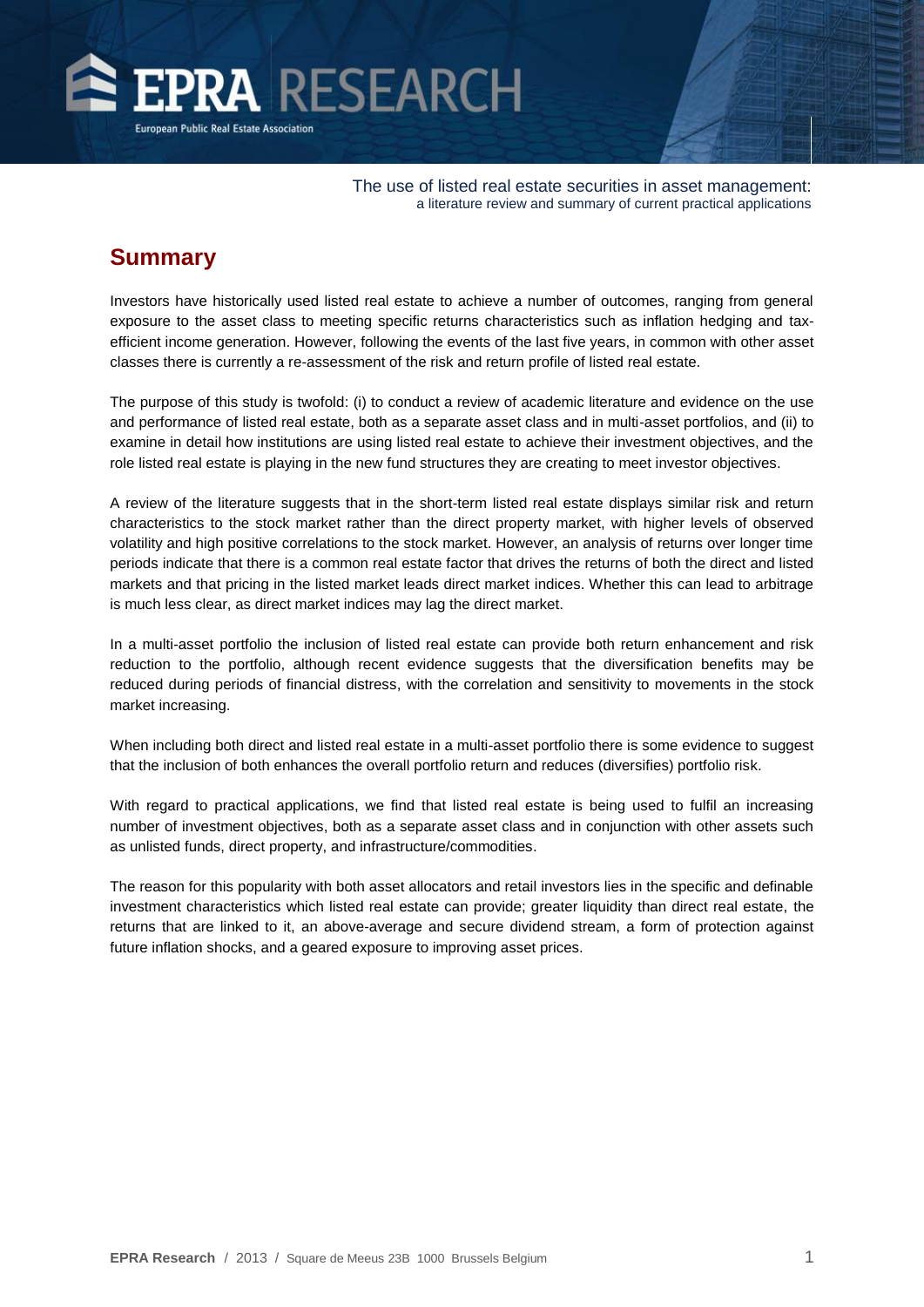<span id="page-2-0"></span>

# **1. Introduction**

We have divided this paper into seven sections. Following this introduction, **Section 2** presents a review of evidence collected in academic studies on the properties of listed real estate, specifically its relationship with direct real estate, and its contributions to risk and return in mixed asset portfolios. Sections 3-6 focus on the practical applications or uses of listed real estate in a portfolio context. **Section 3** is an overview of the most common type of listed investment vehicles, namely dedicated real estate securities funds. **Section 4** examines the different types of strategies available in this format. **Section 5** describes the potential uses and applications of listed real estate in an investment strategy, while **Section 6** describes the potential uses and applications of listed real estate combined with other real estate structures in an investment strategy. **Section 7** presents conclusions.

# **2. Literature review**

The academic literature relevant to this topic has focused on the extent to which the performance of listed real estate reflects the performance characteristics of the underlying asset class (physical or direct property) or those of the equity market. It is important to understand the qualities inherent in the listed real estate sector in order to understand its potential role in a portfolio. In short, if REITs have the underlying return profile of real estate rather than the equity market, but offer the liquidity of equities, this has a hugely beneficial impact on risk/return characteristics and provides a strong argument for their inclusion in traditional multi-asset portfolios. How, then, does integrating real estate and (more specifically) listed real estate into a multi-asset portfolio affects the risk/return characteristics of a portfolio?

In this review we take as a starting point the consensus view pre-2007 and then examine the literature since 2008 to see if there have been significant developments. *Prima facie*, the period 2008-2009 saw the increasing convergence of correlations across asset classes which are starting to filter through now into research studies.

### **2.1 The relationship between listed and underlying real estate**

#### **2.1.1 The short-term relationship**

When comparing returns contemporaneously, the risk-return characteristics of REITs appear to have more in common with the returns of the stock market than with direct real estate returns. For example, REITs have typically experienced significantly higher levels of volatility (as measured by standard deviation) than is exhibited by the returns of the direct market (Myer and Webb, 1993) and higher positive correlation with stock markets (Westerheide, 2006), and in particular small cap stocks (Liu and Mei, 1992) than with direct market appraisal-based indices (Lee *et al*, 2000).

Clayton and Mackinnon (2003) present evidence of the volatility in US REIT returns in the sample period between 1978 and 1998. Volatility was correlated primarily with US large cap stocks, although it must be noted that the authors found that the level of impact had diminished over the sample period, with volatility becoming increasingly driven by small cap, bond and real estate markets. The relative short-term relationship between listed and direct markets could also be partly explained in the differences between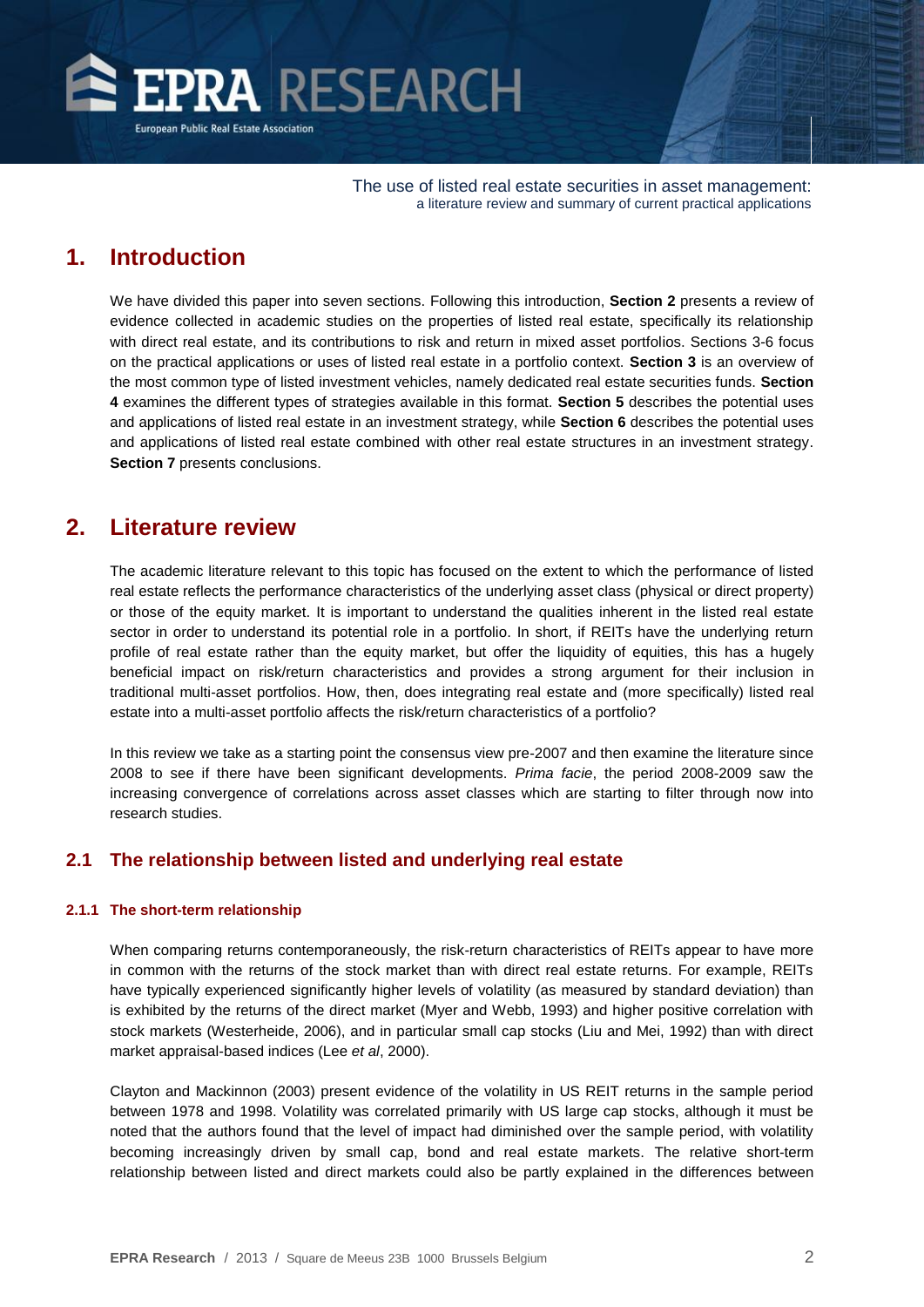

valuation methods and trading practices adopted in the relative markets, with the appraisals used predominantly in direct market indices subject to a smoothing effect and high levels of autocorrelation (Geltner 1991, Brown and Matysiak 2000), compared to the more immediate pricing adjustments possible in daily traded secondary markets of the listed sector.

#### **2.1.2 The long-term relationship**

However, a strong body of evidence suggests that when listed and direct market returns are compared over longer periods listed real estate performance exhibits stronger links with the direct market than with stock markets. An early study by Gilberto (1990) illustrates that where returns for the listed sector and direct market were regressed against other financial assets to determine drivers of performance, it was found that the residuals of the relative regression analysis displayed high levels of correlation. This would suggest that there is a common real estate factor that is present in driving the returns of the listed and direct real estate sectors and, significantly, is not a factor in driving the returns on other financial assets.

There are significant volumes of literature exploring the long-term dynamics between the listed and direct real estate markets - these appear to confirm the existence of a common real estate factor driving returns. For instance, Oikarinen *et al* (2011) examined the long-run relationship between the US-based NAREIT and NCREIF indices during the period 1977-2008 and found evidence of co-integration between the two return series, whereas no co-integration effect was evident between the listed real estate and stock market returns. This confirms the findings of a study by Pagliari *et al* (2005) in which returns were adjusted for the impact of appraisal smoothing, leverage and differences in sector composition, and no notable difference was found between the return means and variance of the NCREIF and NAREIT indices between 1993 and 2001.

There is some evidence that there may be a difference in behaviour between different sized listed real estate securities and the direct market. Clayton and Mackinnon (2003) find some evidence that a real estate factor was more evident in smaller cap REIT returns than in the returns of larger cap REITs during the mid-1990s.

#### **2.1.3 International studies**

While a considerable amount of research has been based on the US market, owing largely to the availability of data and relatively long time series, studies on the European listed markets have yielded evidence of the close long-term relationship between direct and listed real estate markets. For instance, Wang (2001) found evidence of co-integration between the UK listed and direct real estate markets, and in a broader international study Younus et al (2012) presented similar evidence of a long-run relationship and of Grainger causality between the listed and direct market returns in the UK, Dutch, Australian and US markets and confirms the presence of price discovery in public markets and leads the direct real estate market.

Hoesli and Oikarinen (2012) account for sector exposure and leverage when comparing the returns of the listed and direct real estate markets in the US, UK and Australia, and found evidence of a long-term relationship (over three years or more) when employing the Johansen Trace test for co-integration in each market, except the US office sector and the Australian market. The authors present evidence that indicates that both listed and direct real estate markets display a similar response to market 'shocks' and that the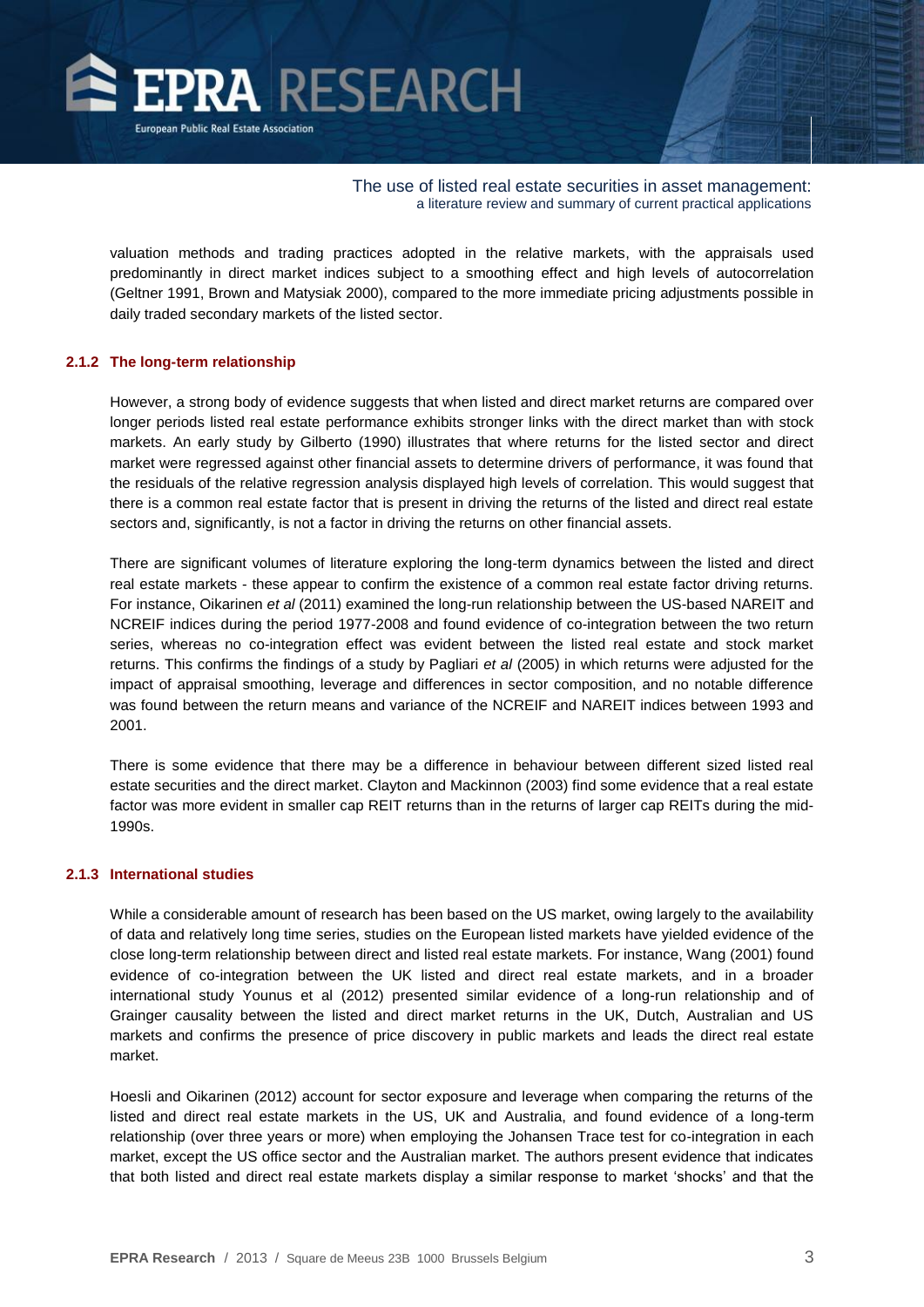

returns of the listed sector are neither driven by the stock nor direct real estate market, with the listed sector leading direct real estate.

Westerheide (2006) studied the co-integration of REITs with stock markets, bonds and inflation on an international basis and found that there was no long-run relationship between movements in the REIT market with both stock market and bond returns, whereas there was evidence that REITs act as a weak hedge against inflation over longer periods.

#### **2.1.4 Relationships since 1990**

The relationships between the markets appear to have been dynamic, with evidence to support the theory that the relationship between REITs and the underlying real estate market has become stronger since the early 1990s (Clayton and Mackinnon, 2001 and Lee and Chiang, 2010). The same trend was also evident in the study by Oikarinen et al (2011) in which it was found that returns on the US REIT market since 1990 have led the US direct market returns when appraisal or valuation-based indices are used as proxies for direct market returns.

Many academics have proposed that this occurred due to the substantial increase in interest from institutional investors in US REITs as investments during this time, with REITs subject to a greater level of analysis. and that this contributed to the creation of a more efficient market in which future market expectations of performance were better reflected in the pricing of listed securities. Lee (2010) supports this view, stating that the comparison of REITs against other asset classes must be viewed in the context of underlying structural changes to REITs (e.g. changes in REIT taxation and ownership rules) to enable a comprehensive understanding of the behaviour of REITs as an investment class.

#### **2.1.5 Do REITs lead the direct market?**

Given that direct market valuations are typically 'sticky' in contrast to listed real estate, pricing in an efficient market should be able to incorporate new information quicker into pricing. It would therefore be logical for the listed real estate market to provide leading indicators for pricing in the direct market.

Several studies have provided evidence of such a link between the two markets, with direct real estate performance found to lag that of the listed sector. Listed real estate can thus be incorporated in models to predict future direct market returns (Ling and Naranjo, 2012; Gyourko and Keim, 1992). Barkham and Geltner (1992) also found evidence of a lag between markets, with pricing information from the securitised markets in both the UK and US taking up to a year before being reflected in the direct markets. Interestingly, a study by Li *et al* (2009) presented evidence of a causality effect between the NAREIT and NCREIF indices, suggesting the presence of some form of information flow from the listed sector into the valuations in the direct real estate index.

However, Baum and Hartzell (2012) warn that this lead-lag relationship between public and private market indicators may not be capable of arbitrage gains. The public index, assessed in real time, is different from an appraisal-based private real estate index, which may itself lag sentiment and marginal trading prices in the private market.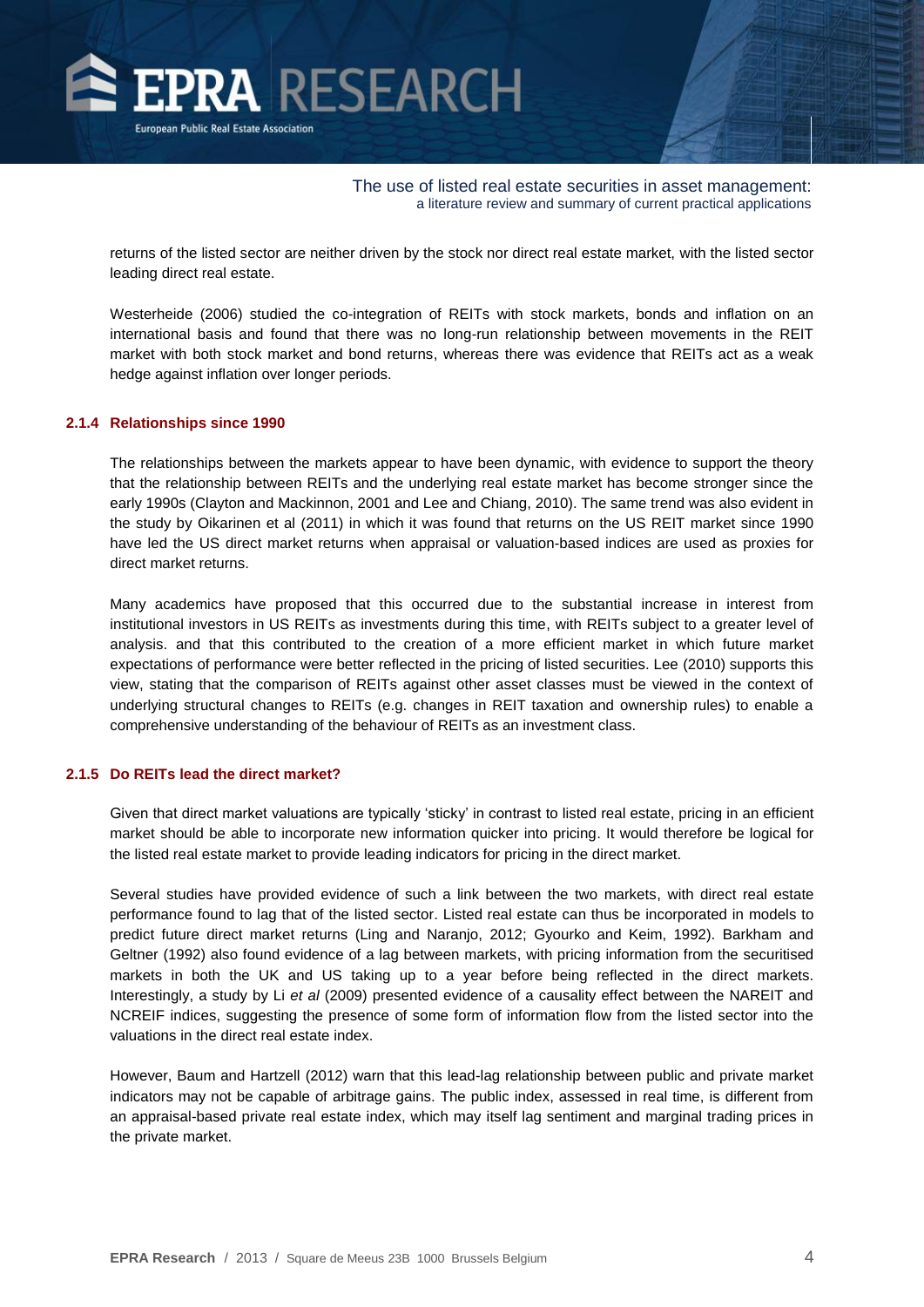

If, as the literature presented in this section suggests, the returns of listed and direct real estate are similar over the long term, then an investor with a perpetual investment horizon may find that the public and private markets are substitutable in a portfolio of investments with no significant benefit to be gained from investing in direct over listed real estate. However, given the weaker short-term relationship, there appears to be a role for direct real estate holdings as well as REITs in a real estate strategy.

The next section will discuss (i) whether there is evidence of the listed sector enhancing returns in a multiasset portfolio; (ii) whether there is evidence of the listed sector enhancing returns in a portfolio where the portfolio includes an allocation to direct real estate; and (iii) whether there is evidence that optimal allocations vary over time.

## **2.2 The risk and return benefits of adding listed real estate to a multi-asset portfolio**

#### **2.2.1 REITs in a multi-asset portfolio**

The impact of an asset on portfolio risk and return can be to either reduce risk while delivering the same return or by increasing return at the same level of risk. Early studies into the impact of REITs on multi-asset portfolios suggested that there was no significant difference between the performances of a portfolio of common stocks without REITs compared to one that included REITs (Kuhle, 1987). However, there are an increasing number of studies that provide significant evidence that that the inclusion of REITs in a multiasset portfolio can both reduce risk in higher risk/return portfolios and enhance returns in lower risk/return portfolios (Mueller *et al*, 1994, Lee and Stevenson, 2005). Glascock and Bond's (2006) study of European real estate securities found that despite listed securities exhibiting a high correlation with stock market performance the correlation with bond markets was higher, with listed real estate providing additional growth potential to the portfolio while reducing the overall level of risk.

Lee and Stevenson (2005) also found evidence that including REITs in a multi-asset portfolio consistently provided diversification benefits over different investment horizons and that efficient portfolios included substantial allocations to REITs, with optimal weights increasing over longer investment horizons. This finding would appear to complement research into the relationship between listed and direct markets, where longer time horizons show a closer relationship between the markets.

Evidence from the study by Bond and Glascock (2006) on European real estate securities suggests that REITs have historically acted as low beta investments with counter-cyclical properties. For instance, during the 1990s real estate securities lagged the stock market during the equity bull market and then outperformed the stock market post the dotcom crash of the early 2000s. Lee (2003) presented evidence that supports this trend, as REITs were found to act as a relatively good diversifier of risk during periods of financial distress. Simon and Ng (2009) found that in the US market REITs acted as better defensive asset against the decline in the stock market than holding investments non-US stock markets. However, there is evidence that the diversification benefits of listed real estate can be eroded in periods of extreme volatility with Chong et al (2009) and Niskanen and Falkenbach (2010) finding that the correlation between REITs and other financial assets increased during periods of extreme market volatility.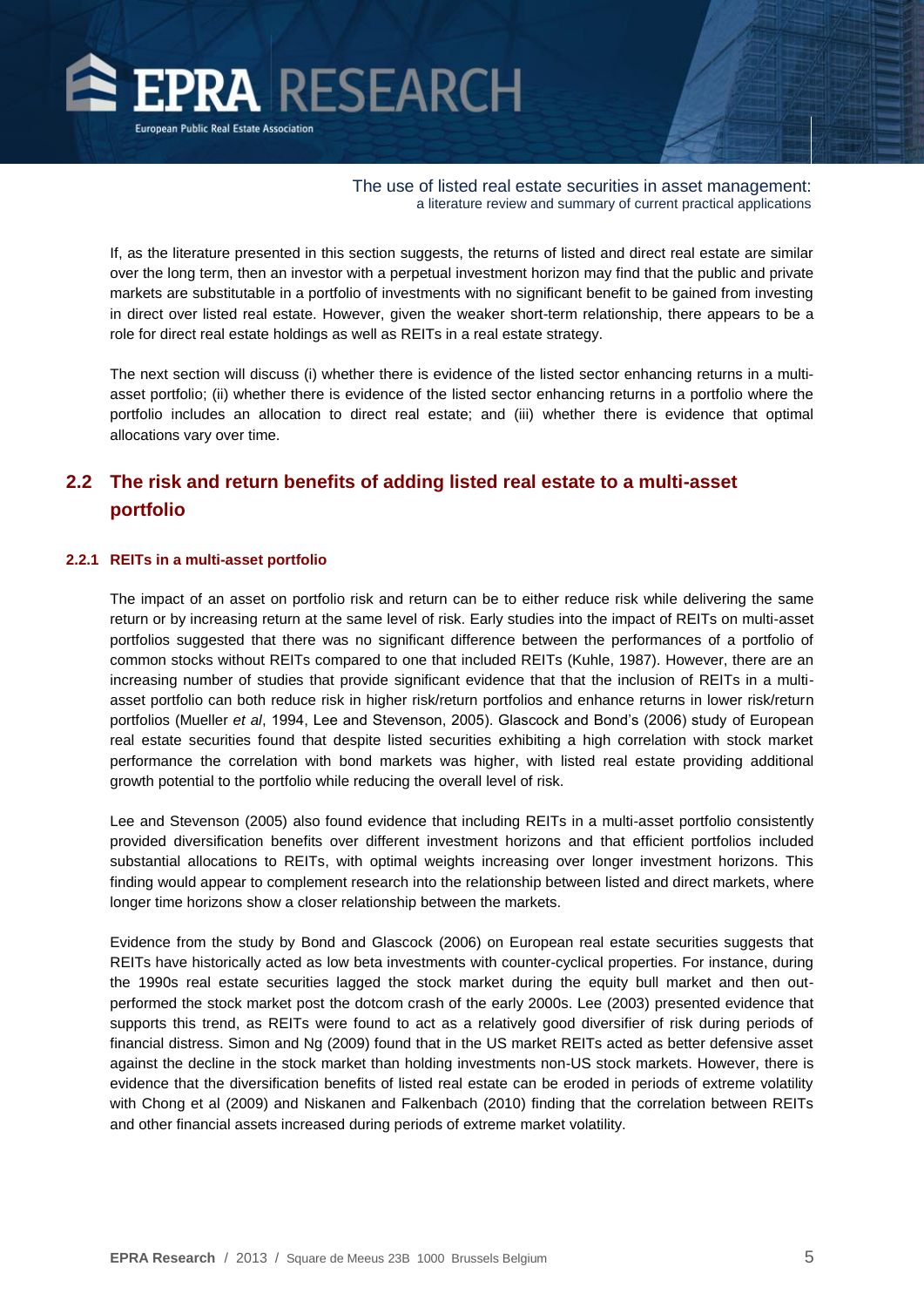

#### **2.2.2 Time varying variance and co-variance in REITs**

These studies would imply that optimal REIT allocations differ in different time periods, because variance and covariance with other asset classes display time varying characteristics. A study by Chandrashekaran (1999) found evidence that the variance and covariance of REITs against other assets declined after an increase in the NAREIT index, and increased after a decrease in the index. Liang and McIntosh (1998) also found that the correlation between REITs, stocks and bonds exhibited time-varying characteristics with periods of both negative and positive correlations evident over the sample period.

There is also evidence to suggest that during a bear market the sensitivity of returns on REITs to stock market movement increases, but declines during bull markets (Goldstein and Nelling, 1999). Knight *et al* (2005) found similar results in a study on UK and global REIT indices where common stocks and REITs exhibited strong levels of tail dependence, especially in periods of poor stock market returns. However, Alcock, Lizieri and Steiner (2011) found that, after taking into account both linear and higher-order dependence, tail dependence between the UK listed and direct real estate markets with other asset classes are not as pronounced as previous studies would suggest.

The authors also found that the significance of tail dependence increased with frequency of returns with daily returns exhibiting greater levels of significance than weekly and monthly returns. Therefore, a portfolio that includes daily priced listed real estate could be more vulnerable to an increase in co-movement between real estate and equities than direct real estate investments where pricing is less frequent. This indicates that managers who are required to revalue and/or rebalance funds on a more frequent basis need to be aware of tail dependency risks when constructing a portfolio.

In the US REIT market, some studies have highlighted the change in the behaviour of REITs compared to other financial assets since the early 1990s. For example, Glascock *et al* (2000) found that US REITs behaved like bond investments pre-1992 but more like common stocks after 1992. This delivered a reduction in the benefits of diversification from the inclusion of REITs in a multi-asset portfolio.

#### **2.2.3 The impact of REITs in multi-asset portfolios when direct holdings are included**

Studies have produced mixed results when listed real estate and direct real estate holdings have been included in the same portfolio.

Mackinnon and Zaman (2009) found that the weaker mean reversion characteristic exhibited by REITs compared to direct real estate means that REITs display a similar level of risk to equities, and that the more predictable nature of direct real estate meant that when both are included in the same portfolio REITs play little or no role in optimal portfolio allocations. Stevenson (2001) also found that when optimal direct real estate portfolios are used as the base for real estate allocations, the addition of REITs to the portfolio does not improve the performance significantly.

However, it should be noted that it is widely accepted that investors are unable to buy index returns that are used to construct optimal direct real estate allocations. Baum and Struempell (2005) suggest that an investor would need to hold 86 individual properties (at a conservative estimate) in order to reduce tracking error to 2% on an index of the direct London office market. Therefore, in practice the inclusion of REITs is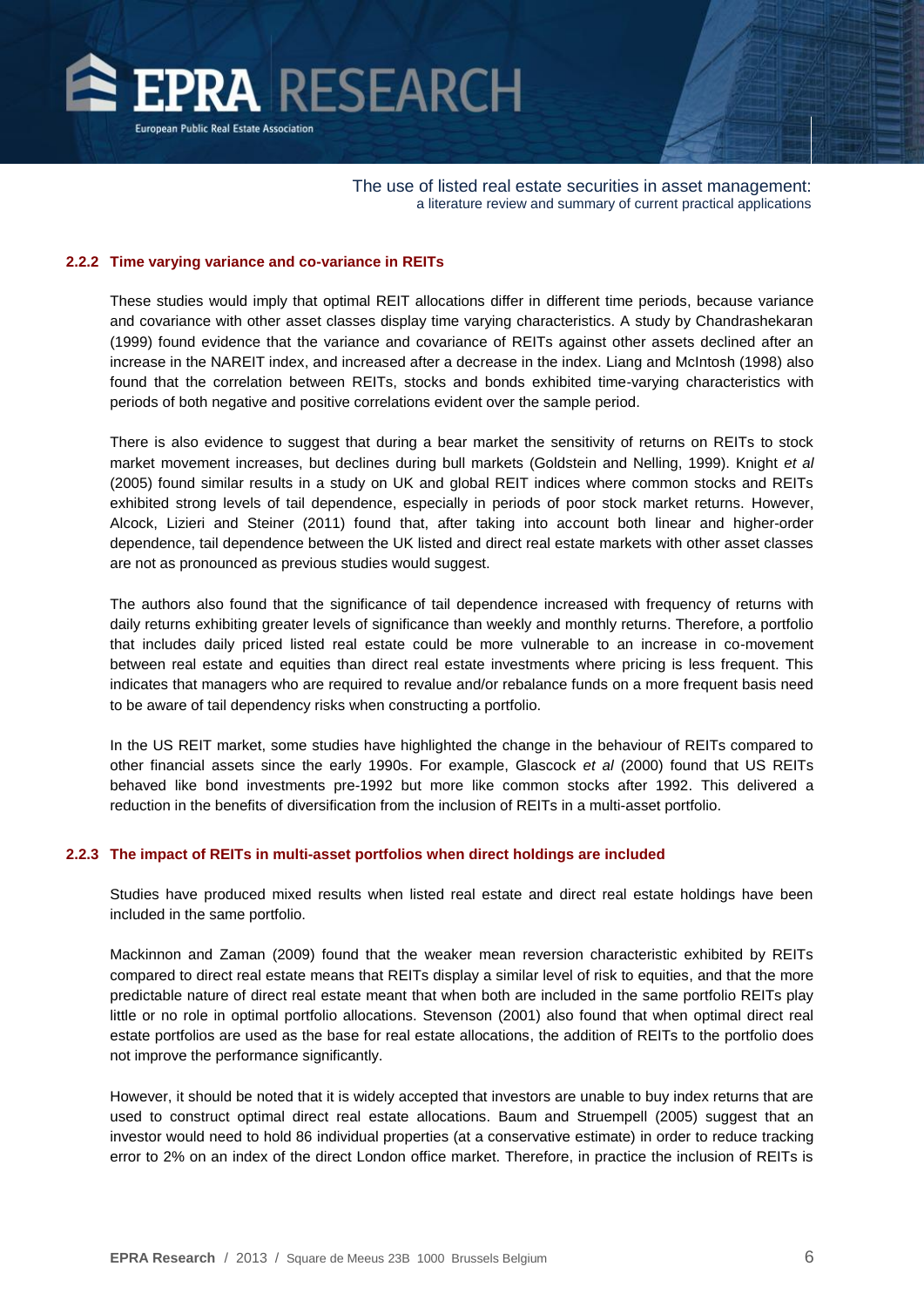

likely to contribute positively to a real estate and multi-asset portfolio as direct holdings are unlikely to be 'optimal' as defined by direct indices.

As also suggested in Kennedy and Baum, 2012, when a sub-optimal and poorly diversified direct real estate portfolio is used - as is typical in real portfolios - the inclusion of REITs may have a more positive impact on the performance of a portfolio. There is also evidence that the listed sector has been able to out-perform the direct market after adjusting returns for leverage, sector composition and management fees. Ling and Naranjo (2012) calculate that unlevered core REITs (adjusted for differences in leverage and property type) outperformed the direct market benchmark by 46 basis points over the Q2 1994 – Q4 2010 period.

Mueller and Mueller (2003) found similar results when including REITs in a multi-asset portfolio. Both REITs and direct real estate improved the efficient frontier, but with direct real estate having a greater impact in the lower risk/return portfolios, whereas REITs provided some return enhancement across all risk/return spectrums. These findings confirm an earlier study by Feldman (2003) in which the US market was analysed over the period 1987-2001. In this study, the maximum direct and listed allocations in an optimal portfolio were 30% and 15% respectively.

#### **2.3 Summary**

A review of the literature suggests that in the short term, listed real estate displays similar risk and return characteristics to the stock market rather than the direct market, with higher levels of observed volatility and high positive correlations to the stock market. However, an analysis of returns over longer time periods indicates that there is a common real estate factor that drives the returns of both the direct and listed markets and that pricing in the listed market leads the direct market

In a multi-asset portfolio the inclusion of listed real estate can provide both return enhancement and risk reduction to the portfolio, although recent evidence suggests that the diversification benefit may be reduced during periods of financial distress, with correlations and sensitivity to movements in the stock market increasing.

When including both direct and listed real estate in a multi-asset portfolio, there is some evidence to suggest that the inclusion of both enhances the overall portfolio return and reduces (diversifies) portfolio risk. However, this relies on investors having an indexed exposure to direct real estate, which is rarely if ever possible.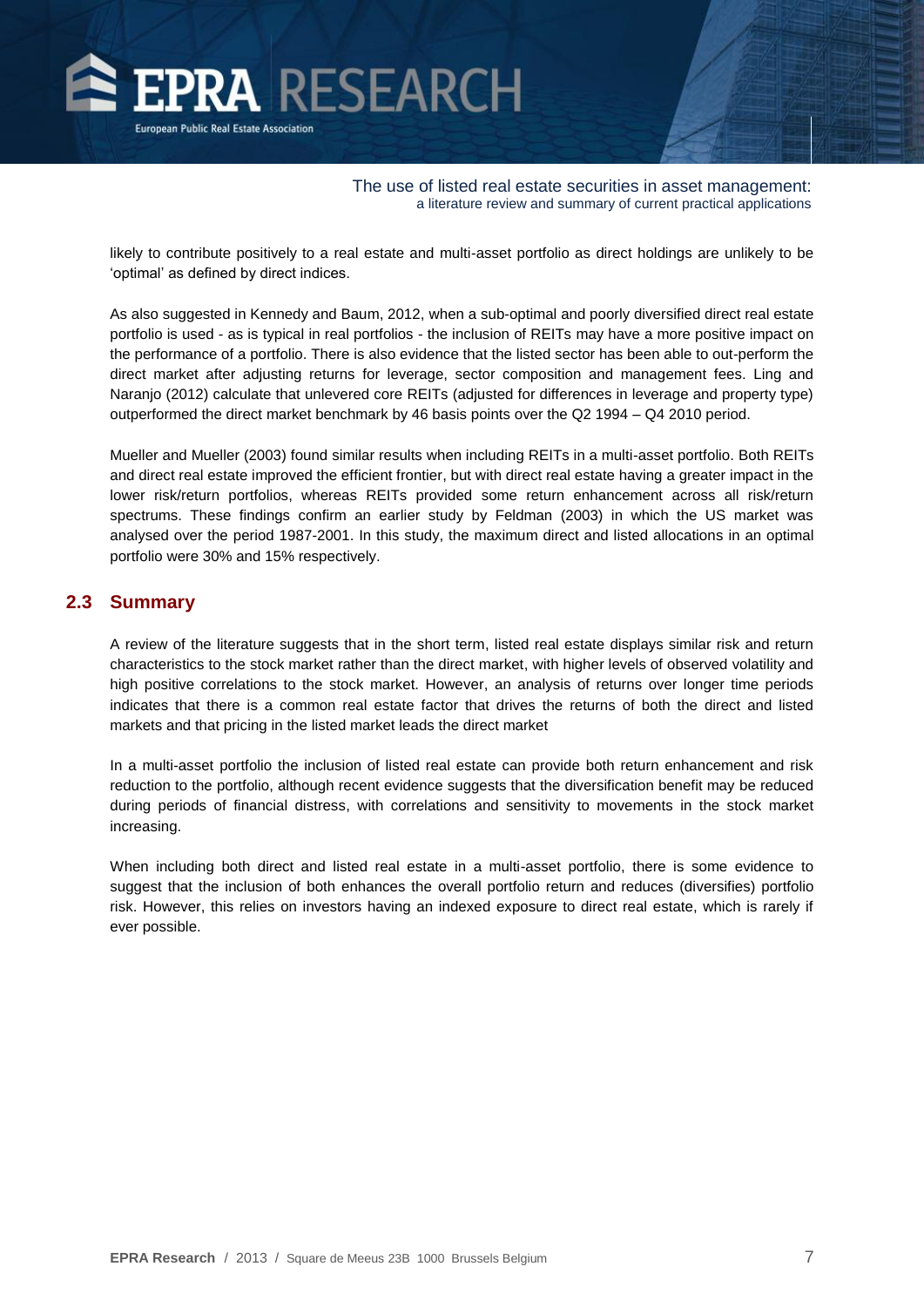<span id="page-8-0"></span>

# **3. The universe of listed real estate securities funds**

#### **3.1 The growth of the market**

Although listed real estate has been a feature of capital markets (at least in the US, Europe and Australia) since the 1960s, the first example of a dedicated global real estate securities funds that we are aware of is what is now known as the Alpine International Real Estate Fund, launched in 1989 by Sam Lieber. Given the growth in the US REIT market which started in the early 1990s, this proved to be a prescient move.

Starting in the late 1990s and most notably in the period 2000 to 2007, there was a dramatic growth of dedicated real estate securities funds (both regional and global) as well as unlisted funds.

This growth has continued since 2007, when the global financial crisis started to escalate. Assets under management of real estate securities funds grew 68% to USD 250 billion from 2007 to 2012, while the number of real estate securities funds increased 39% to 677 in the same period.



#### **Figure 1: New real estate securities funds launched**

Source: Consilia Capital

The roots of the growth in real estate funds (listed and unlisted) in the period 2000-2007 lay in the superior performance of the underlying real estate market during that period, which, fuelled by strong occupational demand and an increase in available debt capital, saw the asset class produce a comparable return to equities with lower volatility. This superior risk-adjusted return resulted in both retail and institutional investors seeking exposure to the underlying asset class. In addition the globalisation and securitisation that was occurring, led by the introduction of REIT legislation across the world, increased the geographic scope,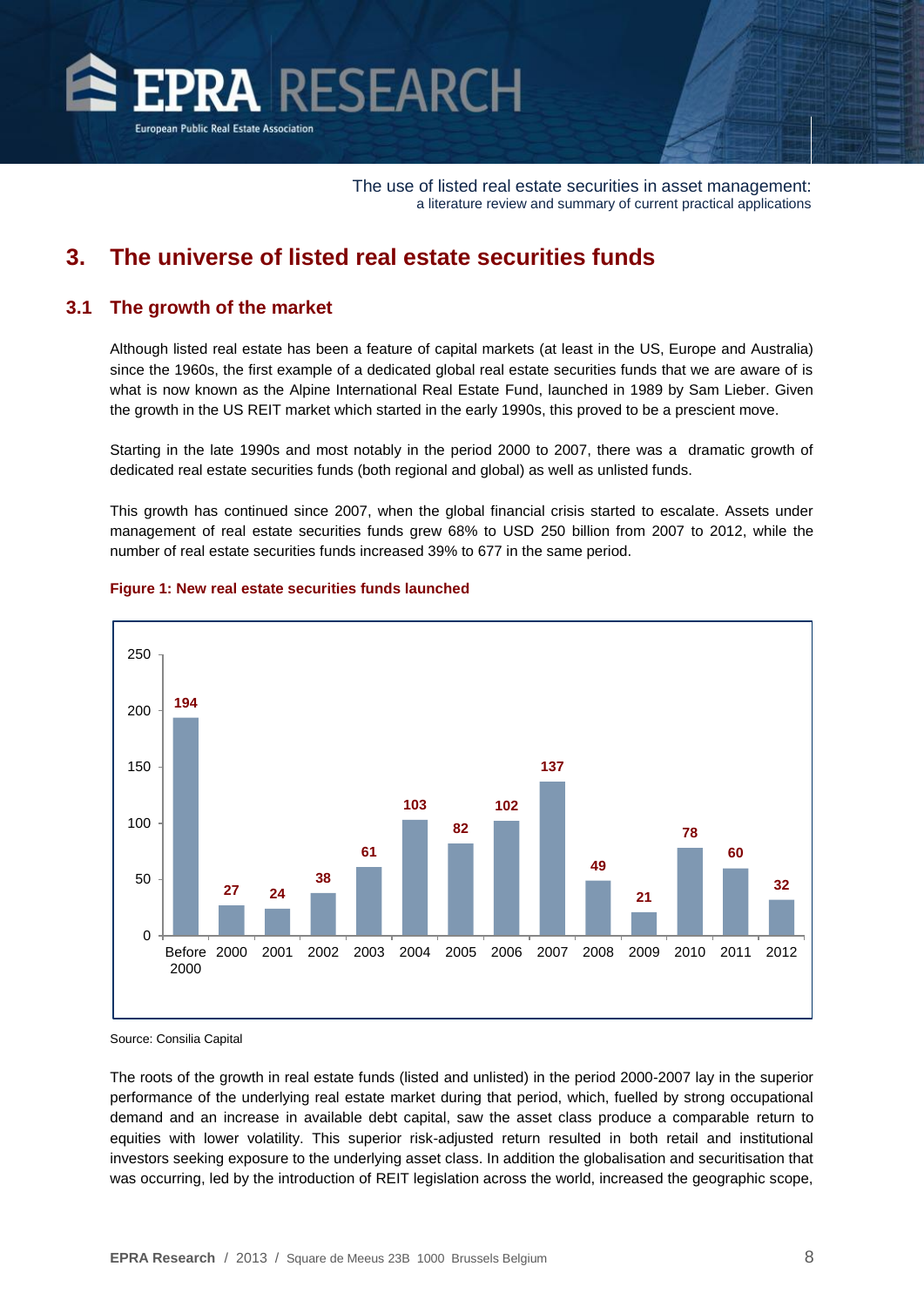

absolute size and liquidity of the investable universe. Product developers employed by asset managers were able to create collective investment vehicles that allowed this pool of capital to be harnessed in a variety of different ways.

Although there are clear differences between the structure of an unlisted fund (be it core, core plus, valueadded or opportunity) and an index-benchmarked listed fund, the investment rationale is often similar. In summary, there was significant demand from both retail and institutional investors to gain access to the underlying asset class via a collective investment vehicle.

Although the number of new funds being launched has now slowed down, and there is increasing pressure on fund management margins in this area, it is interesting to note that after 2007 there have been some new entrants to the sector. At the larger end of the spectrum, for example, Blackrock have announced the creation of a global real estate securities platform and the formation of regional teams. In the UK, listed real estate funds and capabilities have recently been set up at asset managers with direct property experience, most notably Grosvenor Fund Management, Tristan Capital and Internos.

However, in common with other asset classes, institutional and retail investors are re-assessing appropriate asset class weightings post the global financial crisis. In particular, given the low level of risk-free asset rates globally, current low levels of inflation and the need to maintain flexibility in portfolio allocation there is a growing trend to focus on the underlying investment characteristics (such as certainty and level of income return and liquidity) of the asset/investment product rather than obtaining blanket exposure to an asset class. In addition, there is increasing interest in how combining different asset classes may produce required risk-adjusted returns.

#### **3.2 The different mandates available**

We can analyse the universe of listed real estate funds by geographical mandate using the Consilia Capital database. The table below shows the relative size, as measured by assets under management in US\$bn, and frequency in terms of number of funds.

|                           | AUM(\$bn) | Number of funds |
|---------------------------|-----------|-----------------|
| <b>Global Real Estate</b> | 61.2      | 251             |
| US Real Estate            | 123.4     | 148             |
| Asian Real Estate         | 14.2      | 112             |
| European Real Estate      | 13.1      | 85              |
| <b>Global REIT</b>        | 34.1      | 78              |

#### **Figure 2: Real estate securities funds by mandate as at end December 2012**

Source: Consilia Capital

As can be seen, the largest number of funds have global mandates, although by assets under management it is the US-mandated funds that dominate. This is due to two factors: (i) the use of US REIT mutual funds by private investors as a substitute for money market mutual funds following the downward trend in interest rates, and (ii) the dramatic growth in the US REIT market over the last four years due to a constant stream of secondary and primary equity issuance.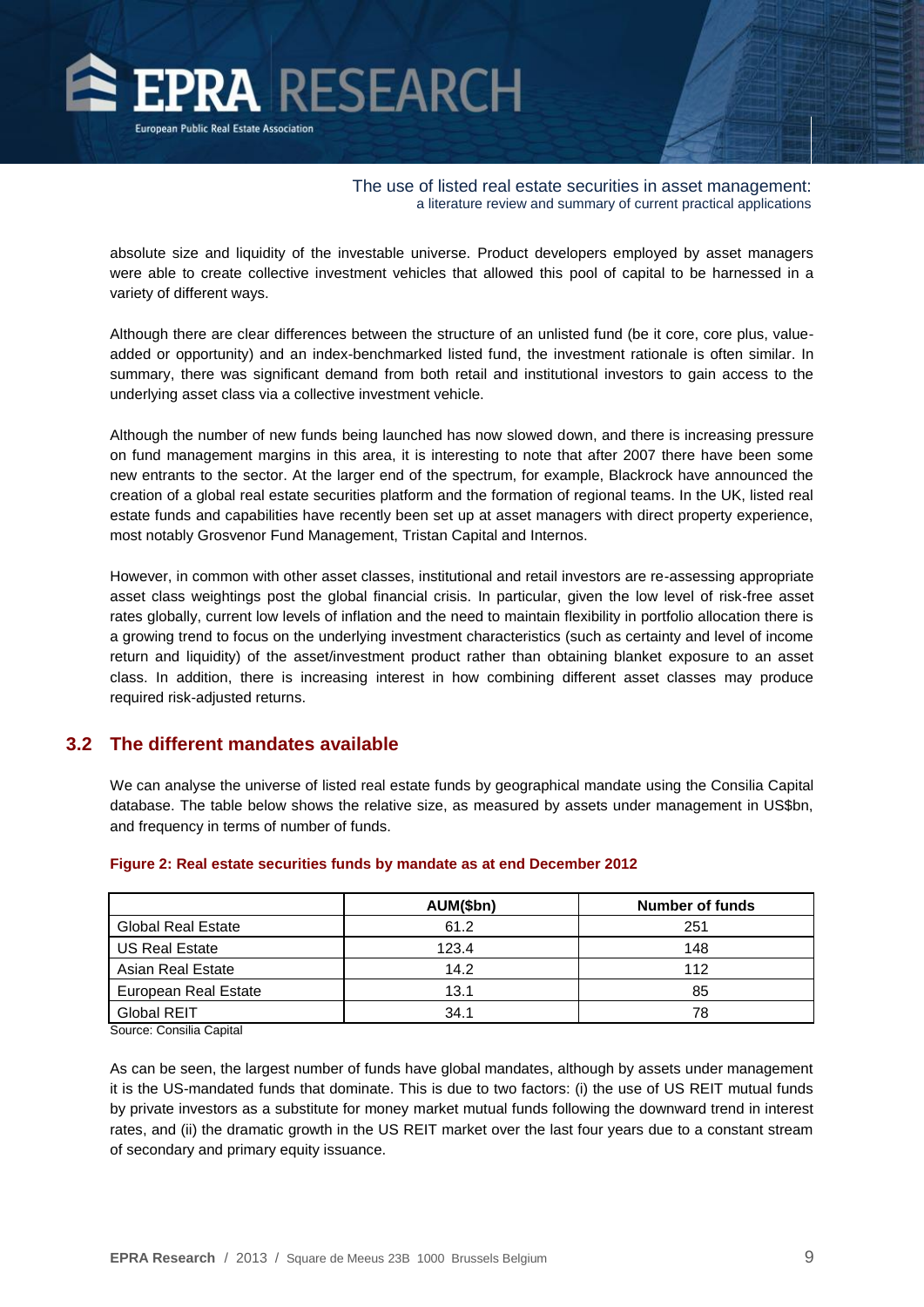

### **3.3 The influence of dedicated real estate securities funds**

This sector is a significant element in terms of listed real estate. To put this into context, dedicated listed funds are responsible for around 25% by value of total holdings in the listed sector as represented by the EPRA Index, which currently has a market capitalisation of around USD 1,000 billion. The figure is likely to be significantly higher, as the Consilia Capital database only captures funds which submit returns to Bloomberg. There are two groups which will not feature in the database: funds that do not submit data, and (more importantly) listed separate account mandates rather than collective investment vehicles.

CBRE Global Investors and LaSalle Investment Management are good examples of asset managers which have significant separate account mandates but little representation in our funds database. It should be noted that real estate securities funds are normally structured to appeal to many different investor groups, and that each fund often has several classes of share for this reason, such as income/ accumulation, retail/institutional, different currencies, and hedged/unhedged.

#### **3.4 Recent growth in global REIT funds for income investors**

The key trend over the last 12-24 months has been the growth of assets under management by global REIT funds, driven in particular by Japanese retail investors, and the increased demand for income funds and real asset exposure. Figure 3. shows how global REIT mandates currently dominate the largest global listed real estate securities funds. We are aware that a number of these Global REIT funds aimed at Japanese investors adopt a series of income enhancement strategies, highlighting that the yield on the fund is a key driver in success in growing assets under management.

#### **Figure 3: The largest global real estate securities funds as at end December 2012**

| <b>Fund</b>                                                                     | <b>Mandate</b>     | <b>AUMUS\$bn</b> |
|---------------------------------------------------------------------------------|--------------------|------------------|
| Nikko LaSalle Global REIT Fund - Monthly Dividend                               | Global REIT        | 6,563            |
| ING Global Real Estate Fund/United States                                       | Global Real Estate | 4,712            |
| Kokusai World REIT Open - Monthly Dividend                                      | Global REIT        | 4,287            |
| DIAM World REIT Index Fund - Monthly Dividend                                   | Global REIT        | 2,869            |
| Nomura Global REIT Premium Currency Select Monthly Dividend                     | Global REIT        | 2,475            |
| iShares FTSE EPRA/NAREIT Developed Markets Property Yield Fund                  | Global Real Estate | 2,252            |
| Daiwa Global REIT Open Fund - Monthly Dividend                                  | Global REIT        | 2,174            |
| Morgan Stanley Institutional Fund Inc - Global Real Estate Portfolio            | Global Real Estate | 2,153            |
| DLIBJ DIAM World REIT Income Open - Monthly Dividend - Sekaiyanushi Global REIT |                    | 1,948            |
| Sumitomo Mitsui Global REIT Open                                                | Global REIT        | 1,890            |
| Third Avenue Real Estate Value Fund/US                                          | Global Real Estate | 1,823            |
| Prudential Global Real Estate Fund                                              | Global Real Estate | 1,574            |
| DFA Global Real Estate Securities Portfolio                                     | Global Real Estate | 1,432            |
| AMP Capital Global Property Securities Fund                                     | Global Real Estate | 1,429            |
| Schroder Global Property Securities Fund                                        | Global Real Estate | 1,231            |
| Principal Global Real Estate Securities Fund                                    | Global Real Estate | 1,226            |
| Cohen & Steers REIT and Preferred Income Fund Inc                               | Global REIT        | 1,200            |
| Invesco Global Real Estate Fund                                                 | Global Real Estate | 1,192            |
| Northern Multi-Manager - Global Real Estate Fund                                | Global Real Estate | 1,121            |
| Nomura Global REIT Open                                                         | Global REIT        | 1,112            |

iource: Consilia Capita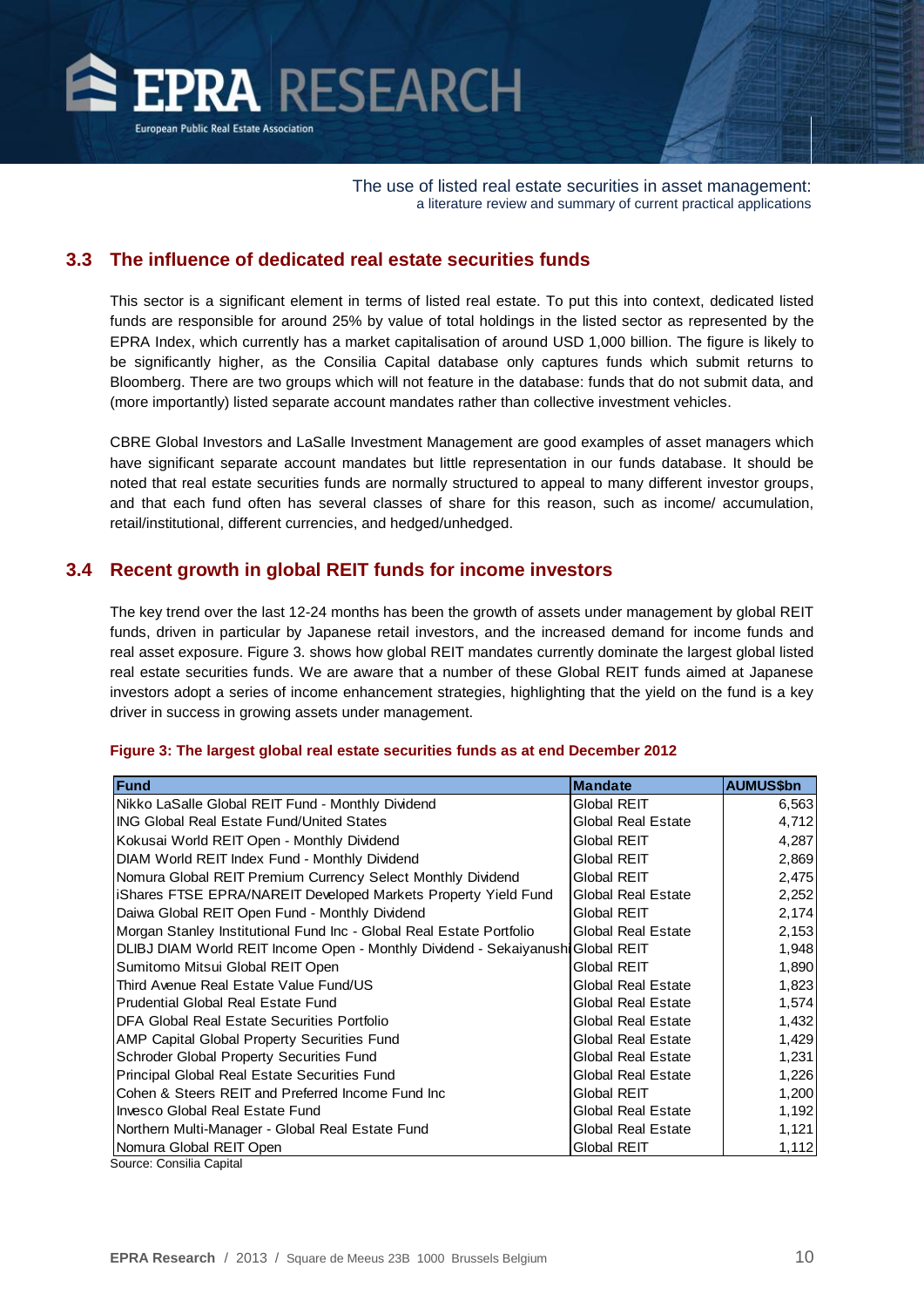<span id="page-11-0"></span>

# **4. Listed real estate securities funds strategies**

Having looked at the growth in the universe of listed funds and its constitution by geographical mandate, we now look at the different strategies that are on offer. The table below summarises the main groupings.

#### **Figure 4: Overview of real estate securities funds strategies and styles**



Source: Consilia Capital

#### **4.1 Benchmarked funds**

When seeking to determine the different strategies that funds operate, the easiest starting point is to see whether a benchmark is used. If so, investors have a clear indication of the desired risk/return profile and investment objectives of the fund. However, what is surprising is the number of benchmarks used. In Europe, for example, we have identified close to 90 funds with listed real estate at their core. Of these the majority use benchmarks. It might appear, therefore, that there is enormous duplication of strategies, and that many would share the same benchmark. We find that for the funds that used a benchmark EPRA is by far the most popular provider but there is less consistency than appears within this group. Figure 5. shows the different benchmarks used.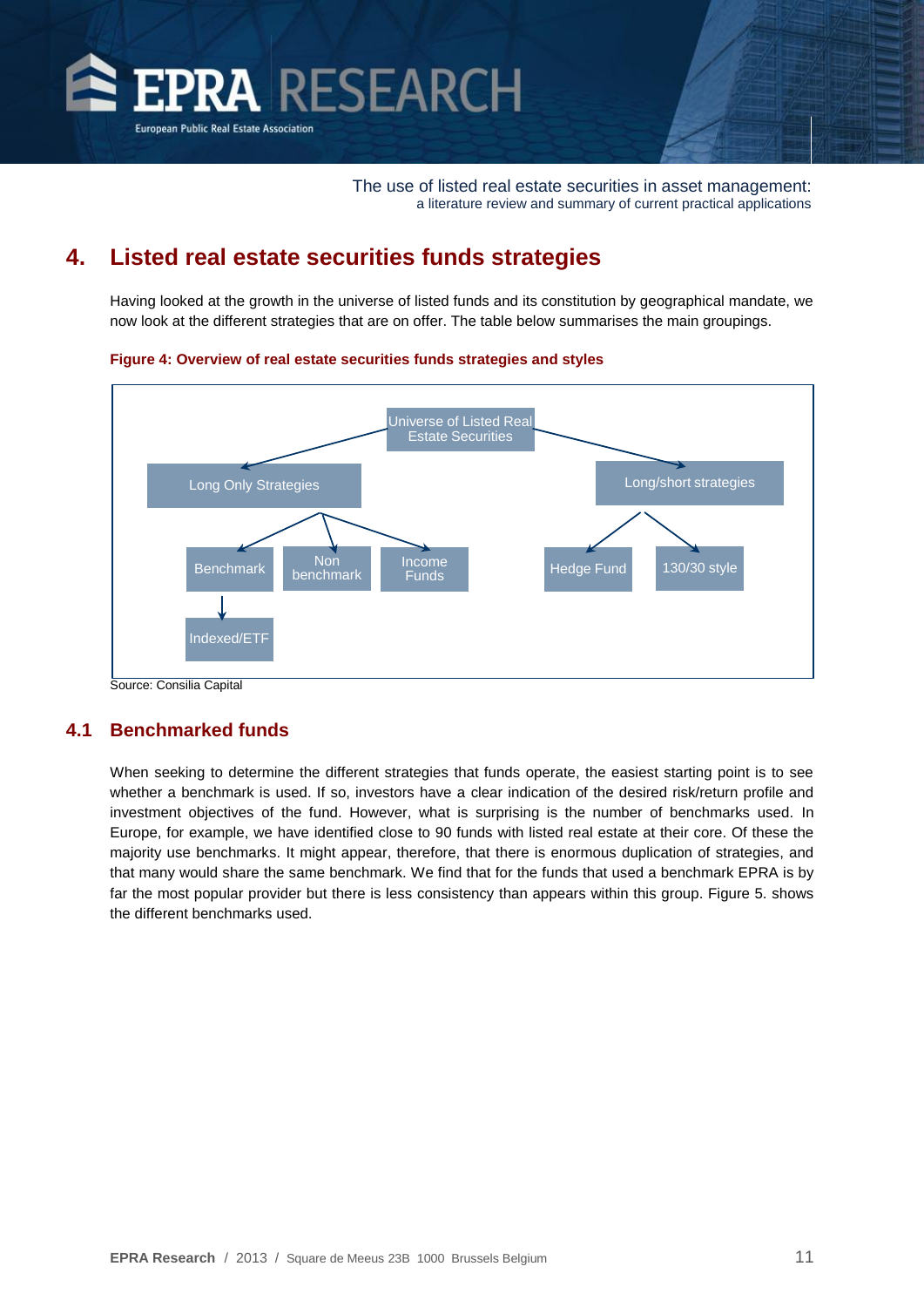

#### **Figure 5: EPRA Benchmarks used by European funds December 2012**

#### **EPRA Indices used as Benchmarks by European RE Securities Funds**

| FTSE EPRA/NAREIT Euro Zone Capped Index                             |
|---------------------------------------------------------------------|
| FTSE EPRA/NAREIT Euro Zone Index                                    |
| FTSE EPRA/NAREIT Developed Europe Index                             |
| FTSE EPRA/NAREIT Developed Europe ex UK Index                       |
| EPRA Euro Zone Net Return index                                     |
| EPRA Europe Net Return Index                                        |
| EPRA NAREIT UK Net Total Return Index GBP                           |
| EPRA NAREIT Europe Liquid 40 Net Total Return Index EUR             |
| EPRA NAREIT Europe Liquid 40 Ex UK Net Total Return Index           |
| FTSE EPRA NAREIT Europe Net Total Return Index USD                  |
| EPRA Europe Total Return Index GBP                                  |
| FTSE EPRA/NAREIT Developed Europe Ex UK Dividend+ Net of Tax TR EUR |
| Source: Consilia Capital                                            |

The differences in benchmarks can be broadly allocated to the following factors:

- i. Geography: Europe, Eurozone, Europe ex-UK
- ii. Currency: USD, EUR or GBP
- iii. Size: the full universe or (for example) the top 40 stocks
- iv. Return: price or total return

As was the case with the European sample, we found that there was a wide range of benchmarks stated for global real estate funds, with the FTSE/EPRA/NAREIT Developed Index (in its various forms) by far the most commonly used.

#### **4.2 The use of non-free float indices**

In addition to the industry standard FTSE/EPRA/NAREIT Developed Index, other indices are increasingly used as global funds seek to differentiate themselves. These include:

- i. Liquid indices for example, the Cohen & Steers Global Realty Majors Index, which focuses only on the largest, most liquid stocks
- ii. Emerging market indices for example, the FTSE/EPRA/NAREIT Emerging Index which can be used independently and is also fully integrated into the FTSE/EPRA/NAREIT global series
- iii. REIT Indices reflecting the typically higher income component of REIT-only structures
- iv. Fundamental (as opposed to free float market capitalisation) indices

Fundamental indices are created using economic values for weightings rather than the traditional market capitalisation, less an adjustment for insider holdings. The theory behind their use is that these accounting or valuation measures provide a more accurate indication of the intrinsic value of the company and the company's economic power compared to the daily fluctuating price on the stock market. In the case of the GPR Global Property Fundamental Index, the specific factors used are rental income, EBITDA and gross dividends. While these may represent a more fundamental guide to value, fundamental factor weightings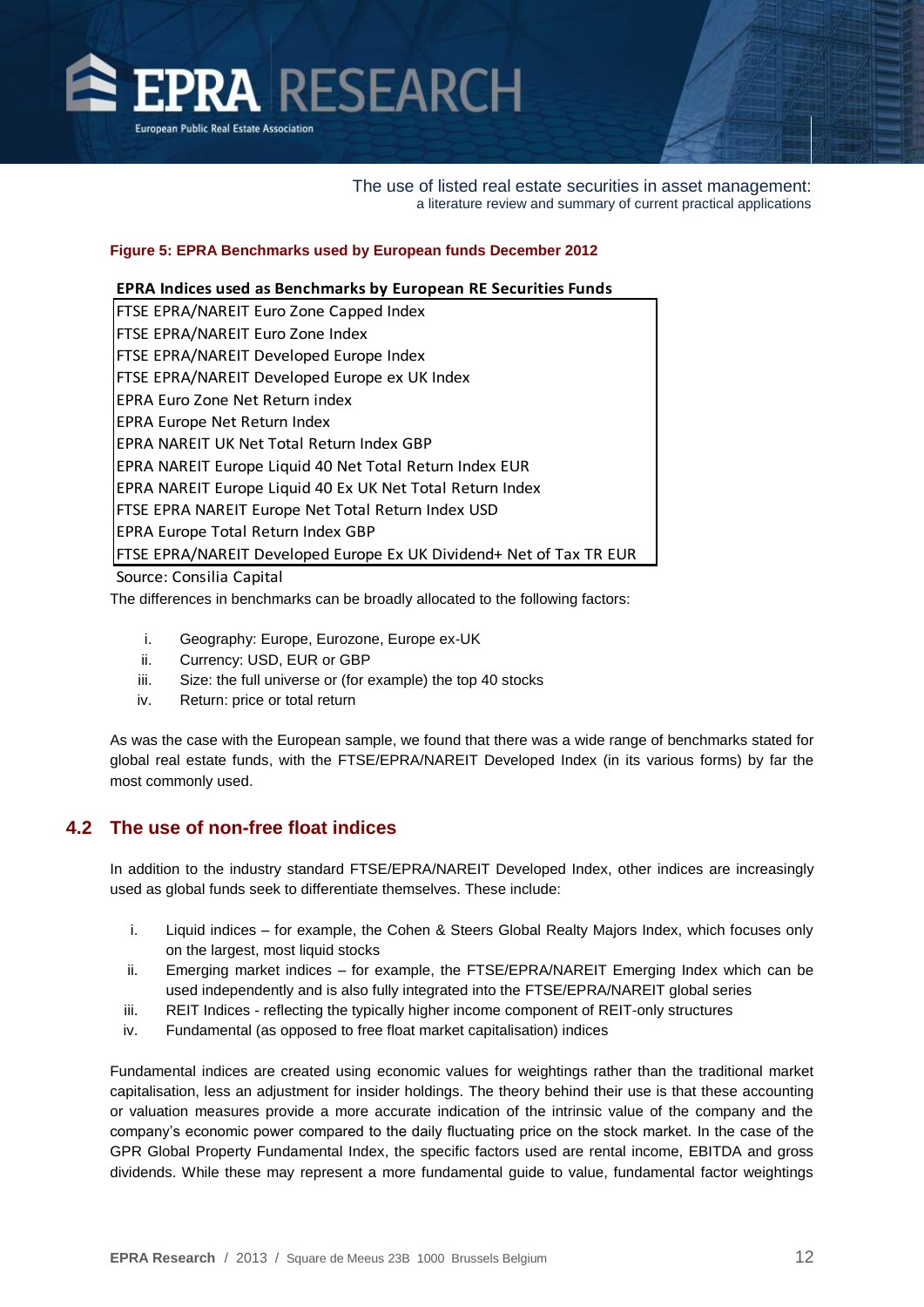

can cause problems for investors if a company with a relatively low free float has a high weighting in a fundamental index. For real estate, fundamental indices could represent an important link between the highly volatile daily pricing methodology of equity indices and the unleveraged smoothed returns of a direct property index.

As yet, there are no specialist indices (for example, a global offices index) in use as benchmarks, although these are used as market indices and EPRA does provide them. This is a reflection partly of the lack of sector specialisation outside the US, and partly the premium currently paid for size or liquidity against specialisation.

In addition to benchmarked funds there is also a category of non-benchmark constrained funds. These funds seek to deliver returns related to the underlying real estate of their holdings, but are not concerned with tracking error relative to a benchmark.

#### **4.3 Non-benchmarked funds**

Non-benchmark constrained funds seek to provide what is typically described as 'a mixture of income and capital growth'.

#### **Case study 1: the M&G Global Real Estate Securities Fund**

A good example of a non-benchmark constrained fund would be the *M&G Global Real Estate Securities Fund,* set up in 2008. As a result of the absence of a benchmark, the fund weightings can be quite different from those in a benchmarked fund. Figure 7. illustrates the portfolio holdings of the M&G Fund as at end October 2012 compared to a leading benchmark fund, in this case the *ING Global Real Estate Fund* which is benchmarked against the S&P Developed Property Index. As can be seen there are notable differences in exposure to, for example the US, Japan and Canada, as well as niche companies like Shaftesbury, which reflect, *inter alia*, the different size of the fund (the ING fund has assets of USD 4,500 million, while the M&G Fund is approx. USD 100 million) as well as the choice of benchmark. (Both funds have four-star ratings from *Morningstar*.)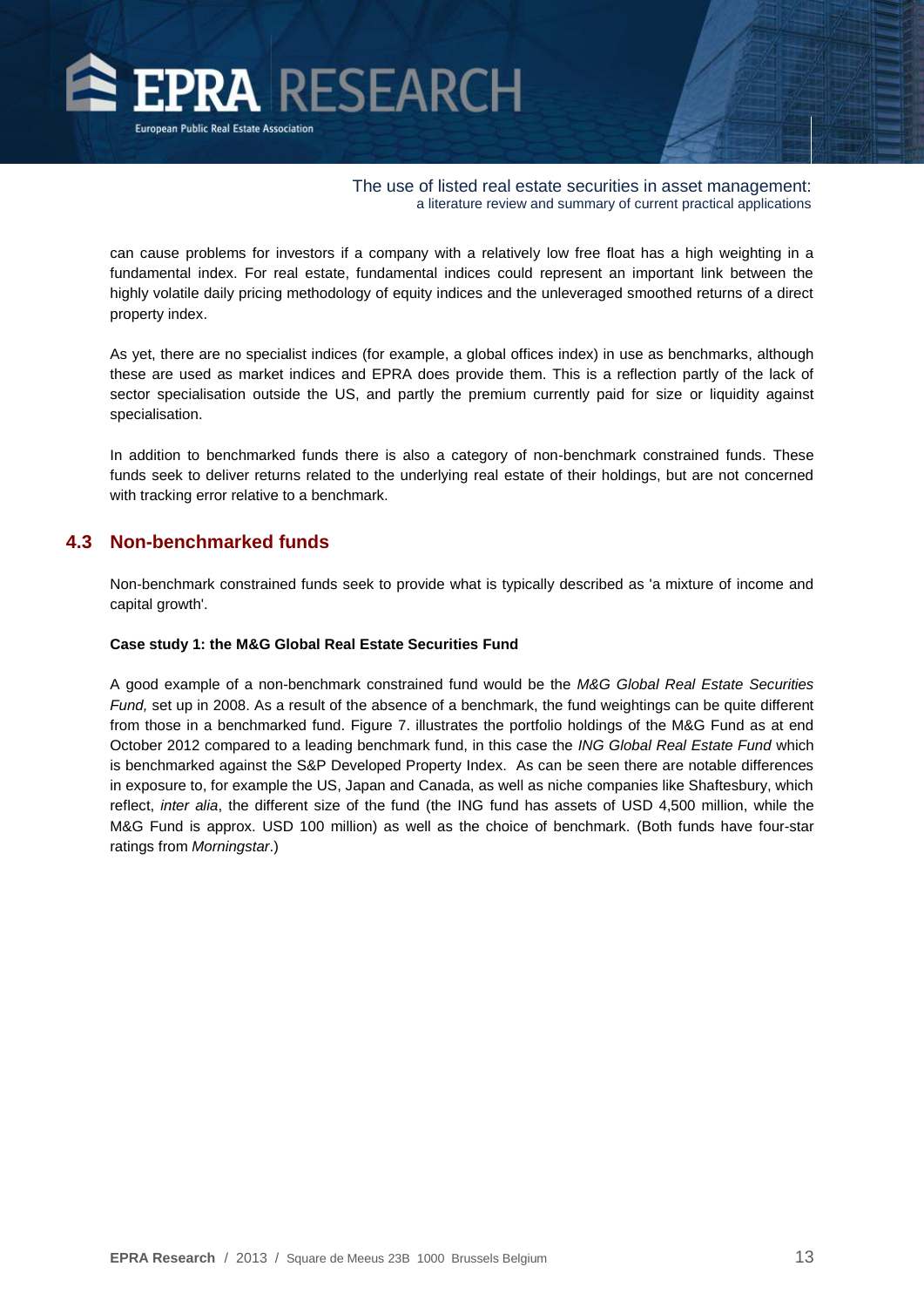

#### **Figure 6: Portfolio allocations, benchmarked and non-benchmarked funds**

| Top 10 holdings %             |                 |                             |                     |
|-------------------------------|-----------------|-----------------------------|---------------------|
|                               | <b>ING Fund</b> |                             | <b>M&amp;G Fund</b> |
| Simon Property                | 4.7             | Simon Property              | 6.2                 |
| Mitsubishi Estate             | 4.0             | <b>Westfield Group</b>      | 4.1                 |
| Mitsui Fudosan                | 3.3             | Link REIT                   | 4.1                 |
| <b>Westfield Group</b>        | 3.1             | Unibail-Rodamco             | 2.7                 |
| <b>Boston Properties</b>      | 2.8             | Avalonbay Communi           | 2.7                 |
| Unibail - Rodamco             | 2.7             | <b>CBL &amp; Associates</b> | 2.6                 |
| Cheung Kong                   | 2.4             | Summarecon Agung            | 2.5                 |
| <b>Host Hotels</b>            | 2.3             | Shaftesbury                 | 2.5                 |
| Macerich                      | 2.2             | <b>Boardwalk</b>            | 2.4                 |
| <b>Westfield Retail Trust</b> | 2.0             | <b>Land Securities</b>      | 2.4                 |

| <b>Top Country Weightings %</b> |                 |                      |                     |  |
|---------------------------------|-----------------|----------------------|---------------------|--|
|                                 | <b>ING Fund</b> |                      | <b>M&amp;G Fund</b> |  |
| <b>United States</b>            | 43.6            | <b>United States</b> | 36.6                |  |
| Japan                           | 14.2            | Hong Kong            | 11.1                |  |
| Hong Kong                       | 12.3            | Canada               | 8.6                 |  |
| Australia<br>10.1               |                 | Australia            | 8.0                 |  |
| <b>United Kingdom</b>           | 5.3             | UK                   | 7.0                 |  |
| France                          | 5.1             | Japan                | 6.3                 |  |
| Singapore<br>5.1                |                 | France               | 2.7                 |  |
| Canada                          | 1.7             | Indonesia            | 2.5                 |  |

Source: Fund fact sheets

The fund prospectus states the following.

*The M&G Global Real Estate Securities Fund invests in real estate investment trusts (REITs) as well as other types of property companies to optimise long-term total return. A high-conviction investment process is utilised to select stocks, with a focus on structural shifts in global property markets through listed, rather than direct, property vehicles. While remaining risk-aware, there is a pragmatic approach to stock selection. Attractively priced stocks are screened on an absolute basis, rather than on relative value, in the belief that real estate prices are driven by the net asset value of a company.*

#### **4.4 Income funds**

While both benchmarked and non-benchmarked funds seek to provide a mixture of income and capital growth, the decline in risk-free rates globally has led to a rise in demand for income-focused listed real estate products. There are two specific strategies that seek to deliver this: first, using a portfolio of higheryielding REITs; second, through writing call options on the underlying portfolio and taking the premium received, distributing it as a dividend to unit holders.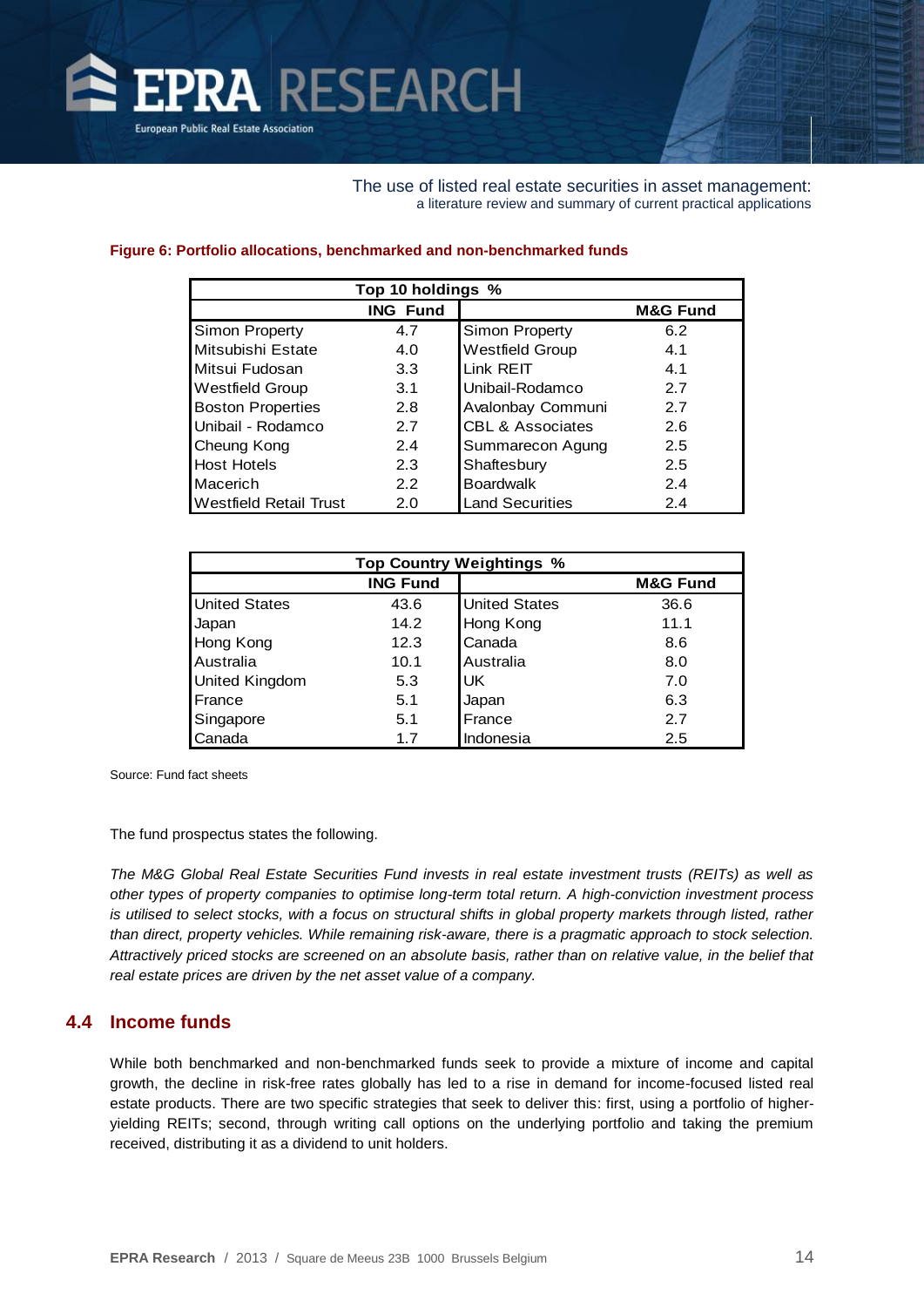

Good examples of the former strategy are the *CBRE Clarion Global Real Estate Income Fund*, the *Cohen & Steers Realty Income Fund*, and (on a regional basis) the *B&I Pan-Asian Total Return Real Estate Securities Fund*. A good example of the second strategy, in addition to the funds managed for Japanese retail investors, is the Schroder Global Property Income Maximiser Fund.

The key issue to remember with these enhanced income funds is that investors are accepting a cap on future performance above a certain level (by writing a call option) and taking that as income. It is therefore suited to certain stages of the cycle when capital growth is limited and income is required.

#### **4.5 Indexed funds and exchange-traded funds**

One of the most noticeable trends across all capital markets has been the increased use of Exchange Traded Funds (ETFs), and the real estate securities sector has seen a number introduced over the last five years in particular. The most recent figures show that total assets under management for ETFs pegged to FTSE EPRA/NAREIT real estate indices jumped 85% to USD 8.7 billion in the 12 months through to February this year.

These funds seek to track an index at low cost, albeit with various levels of tracking error. As can be seen the US is the most popular market for these products, followed by global mandates. We are also aware of a number of ETFs which follow various 'International' indices (for example, global excluding the domestic country or region).

| <b>Mandate</b>               | <b>AUM (US\$bn Number</b> |    |
|------------------------------|---------------------------|----|
| IAsian Real Estate           | 1.5                       | 17 |
| <b>ICanadian Real Estate</b> | 1.3                       |    |
| European Real Estate         | 2.3                       | 10 |
| <b>IGlobal Real Estate</b>   | 7.5                       | 10 |
| <b>IGlobal REIT</b>          | 17                        | 3  |
| <b>US Real Estate</b>        | 30.9                      | 30 |

#### **Figure 7: ETFs by mandate and AUM as at end December 2012**

Source: Consilia Capital

#### **4.6 Long-short strategies**

All of the above funds types run long-only strategies. In other words, if the fund manager has a bearish view of the market the most defensive action he can take is to increase the level of cash to the maximum allowed under the fund's prospectus (normally 10%). During the mid-2000s, a new type of fund emerged, which allowed long-only managers to have limited short positions. These were known as 130/30 funds. In essence they allowed a fund manager to run a maximum 130% long exposure which would be offset by a maximum 30% short position.

If, for example, a fund had assets of GBP 100 million and the manager was positive on the UK but negative on Europe, then instead of a GBP 100 million UK exposure they would be allowed GBP 130 million, enhancing returns assuming the position proved to be profitable, offset by a short position of GBP 30 million on European stocks, leaving a net GBP 100 million exposure. Several fund managers launched such funds.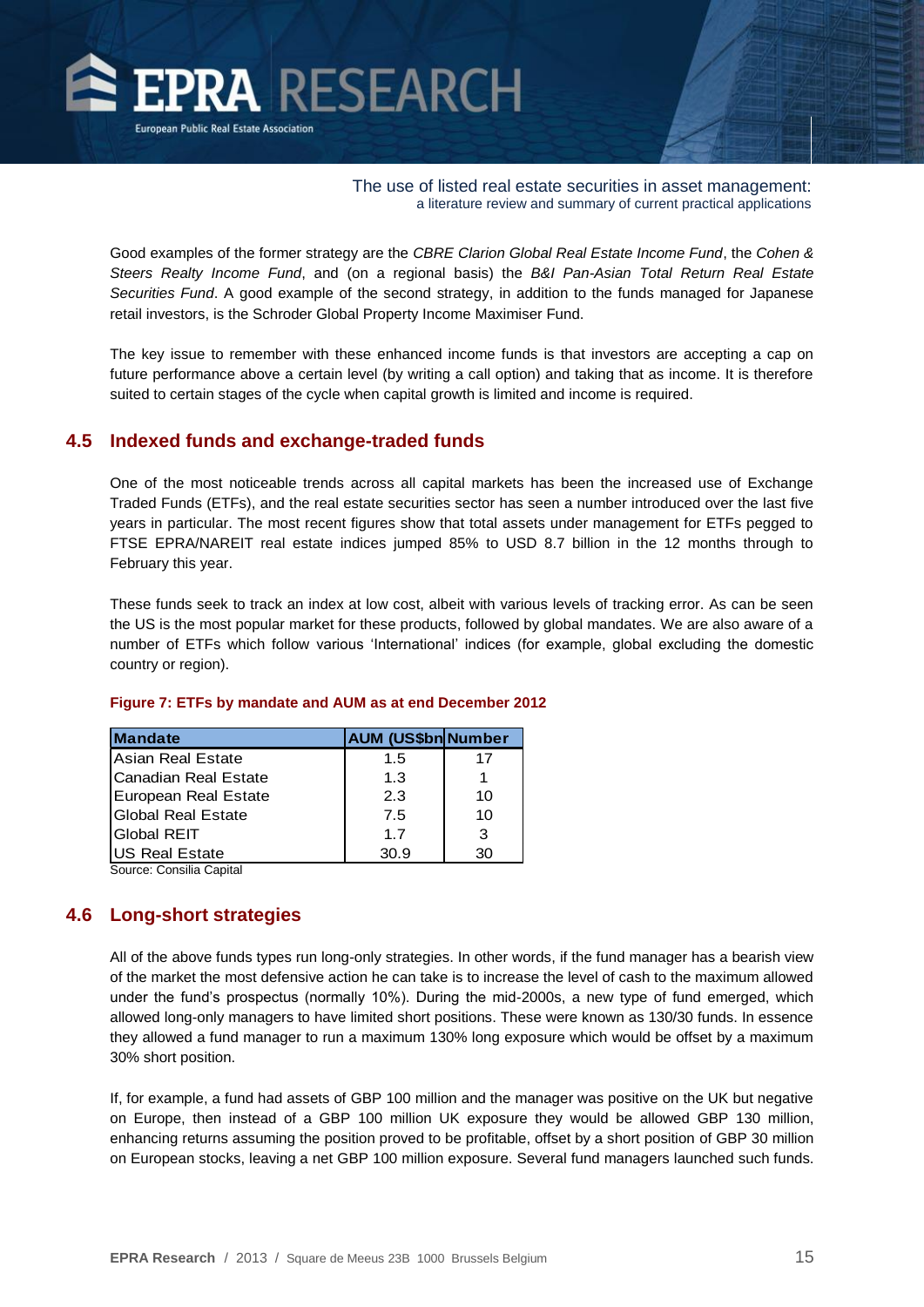

They did not prove overwhelmingly popular initially but are now becoming more common as a structure and strategy.

Specialist real estate securities teams incorporate these long/short strategies alongside traditional long-only structures. The team at Thames River run a hedge fund (the Longstone Fund), a UCITs 3-compliant style Long/Short equity fund, and are currently launching their *F&C Real Estate Equity Long/Short Fund* which aims to generate a return of 8-10% by investing in a portfolio of pan-European real estate securities.

*Cohen & Steers* also run a *Global Real Estate Long/Short Fund*, and it is worth examining their investment philosophy.

*"Long positions focus on property companies trading at a discount to their net asset values, with strong balance sheets, proven management teams and solid business models. Short positions are used as opportunistic investments based on specific catalysts, or as hedging instruments designed to mitigate risks related to the broad equity market, foreign exchange rates, interest rates and various country- and company-specific factors."*

In 2006 a number of specialist real estate securities hedge funds emerged. These were in sharp contrast to the long only benchmark-based fund strategies, and had few constraints in their mandates, but as a group they did not survive the liquidity crisis of 2007-2009.

Finally, it is worth mentioning the involvement of generalist hedge funds, such as Moore Capital, in the sector. Broadly speaking, hedge fund interest in the sector will depend upon their broad strategy types, such as Long/Short, Event Driven, Tactical Trading and Relative Value. There will always be some interest in the sector dependent upon corporate activity, liquidity and relative valuation but their significant involvement tends to occur infrequently, at times of maximum liquidity, stress and pricing "dislocation" (i.e. large discounts to a realistic NAV), such as 1Q 2009 when listed companies were having their rescue rights issues at deeply discounted prices.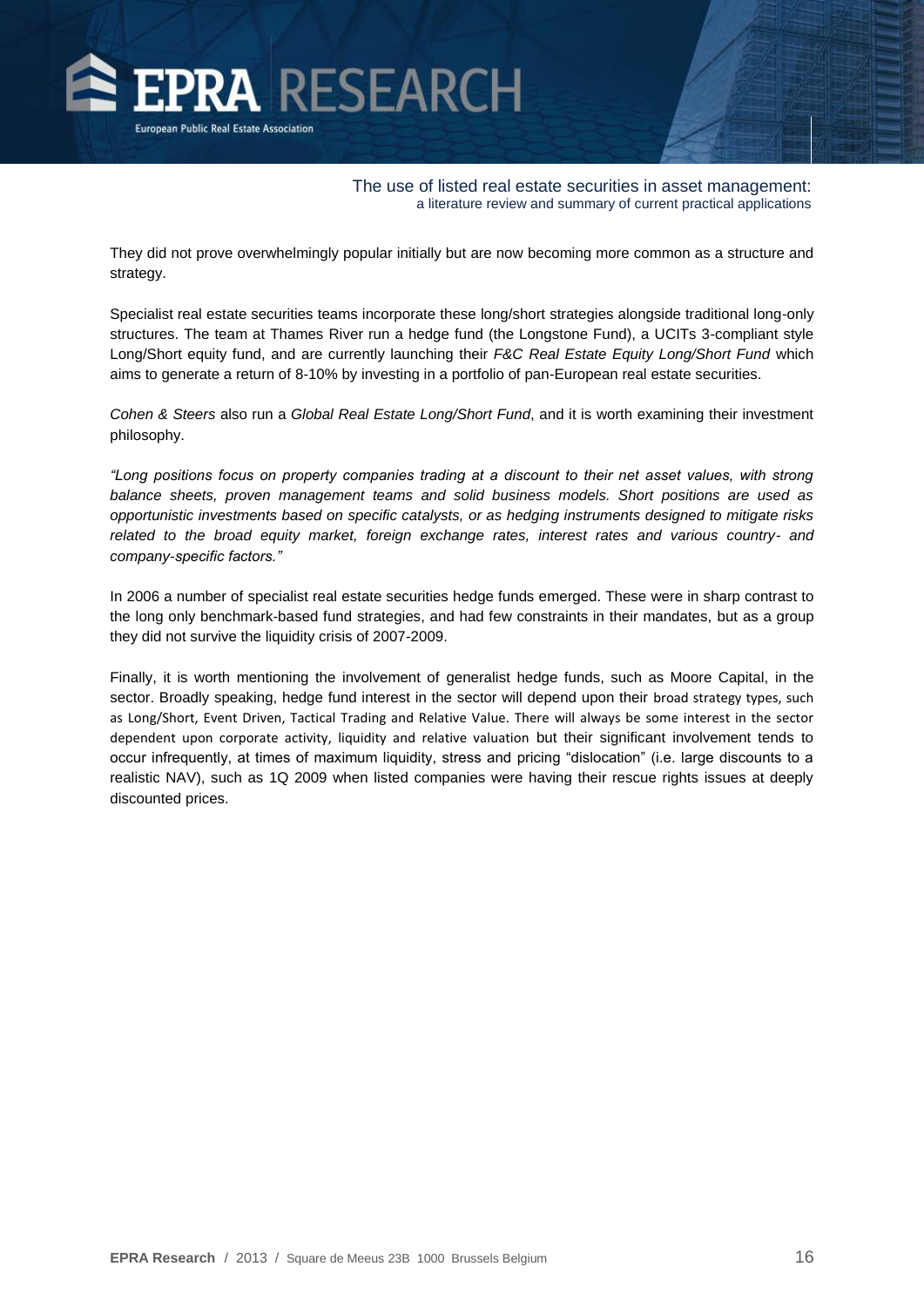<span id="page-17-0"></span>

# **5. The applications of listed real estate in an investment strategy**

#### **5.1 The applications**

Figure 5. shows the main applications of listed real estate in asset allocation. It can be used as a proxy for direct or private real estate (section 5.2); it can be used to add liquidity to a private real estate fund or portfolio (for defined contribution funds, unit-linked funds or PAIFs, for example) or it can be used when the best available asset manager happens to be a listed fund or company (section 5.3). This means that sometimes listed real estate will be used on its own, and sometimes it will be combined with other real estate formats (section 6).





#### **5.2 Using listed real estate as a proxy for direct real estate**

The China National Council for Social Security Funds recently awarded a listed real estate mandate to AMP. The objective appears to be to use listed real estate to deliver a real estate exposure as part of the multi-asset portfolio (see case study 2).

In the US this strategy has been extremely popular with US state pension funds, which have awarded domestic and global REIT mandates to fulfil their requirement for a real estate exposure. In Europe PGGM and APG have both (at times) been keen proponents of using the listed sector as a way of delivering direct real estate returns.

#### **Case study 2: The National Council for Social Security Fund of China**

China's National Council for Social Security Fund (NCSSF) is a EUR 111 billion sovereign fund. Although the Fund was established in 2001, the NCSSF was prohibited from investing overseas until 2006. Having appointed its first global equities, fixed income and regional mandates, it is now targeting global REITs as a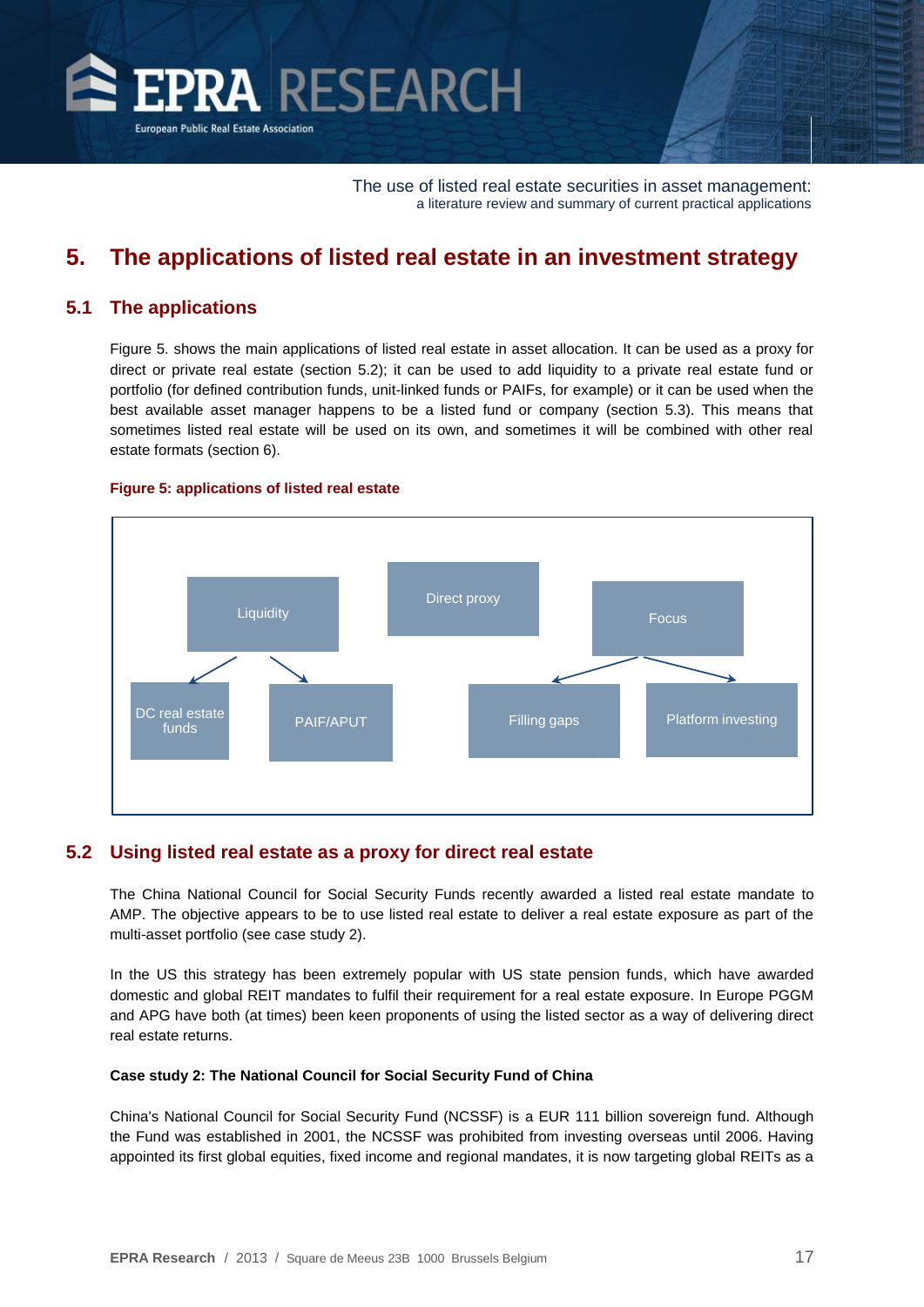

liquid, tax-efficient proxy for the global real estate market. Anthony Faso, international business director at AMP Capital, said:

*"The NCSSF has reached out to managers to develop its expertise in global investment. They want to learn about pensions and to evolve towards the international market."*

The mandate will seek to outperform the EPRA benchmark, with 32% allocated to Asia, 14% to Europe and the balance to North American markets.

#### **Case study 3: BPF Bouw**

Dutch pension fund BPF Bow has increased its allocation to listed real estate as part of a plan to invest in both public and private real estate in a fully integrated way, and will be able to invest as much as 8% of its real estate capital in listed investments as part of a portfolio managed by a single, integrated team at asset manager Bouwinvest Real Estate Investment Management.

The fully integrated listed strategy will enable Bouwinvest to take advantage of market cycles and arbitrage opportunities with the non-listed sector. Another main objective is to 'fill in holes' where Bouwinvest is unable to find the right non-listed product, whether this is a real estate fund, club deal or joint venture. A recent example of the execution of this strategy was an investment in five real estate investment trusts (REITs) to gain exposure to regional malls in the US, given that many of the best assets in the sector are held by listed REITs.

#### **5.3 Using listed real estate for platform investing**

The concept of platform investing (allocating money to specialist asset managers, or sub-contracting) is well known to real estate private equity managers, but it is increasingly being used in the listed sector. There are two specific reasons for this: firstly, a belief that specialist management teams and niche sectors deliver superior returns over the long term; secondly, the current limited equity funding available for smaller listed companies and unlisted funds means that platform investors can fill the gap, providing a critical lifeline of support and expansion in the same way that mezzanine debt funds are filling the gap left by the reduction in senior debt.

#### **Case study 4: Forum Partners**

In the current market, where there is often a focus on liquidity, companies such as *Forum Partners* help to provide restructuring capital and market expertise to small and mid-size real estate companies that are traditionally underserved by the capital markets. In return for providing equity or mezzanine finance, equating to say 10-25% of the company's capital structure, they take a seat on the board and help the company to expand. They have successfully executed this strategy globally, with over 70 investments in 17 countries in Europe and Asia. Examples of their investments in Europe are New River Retail in the UK and Zueblin in Switzerland.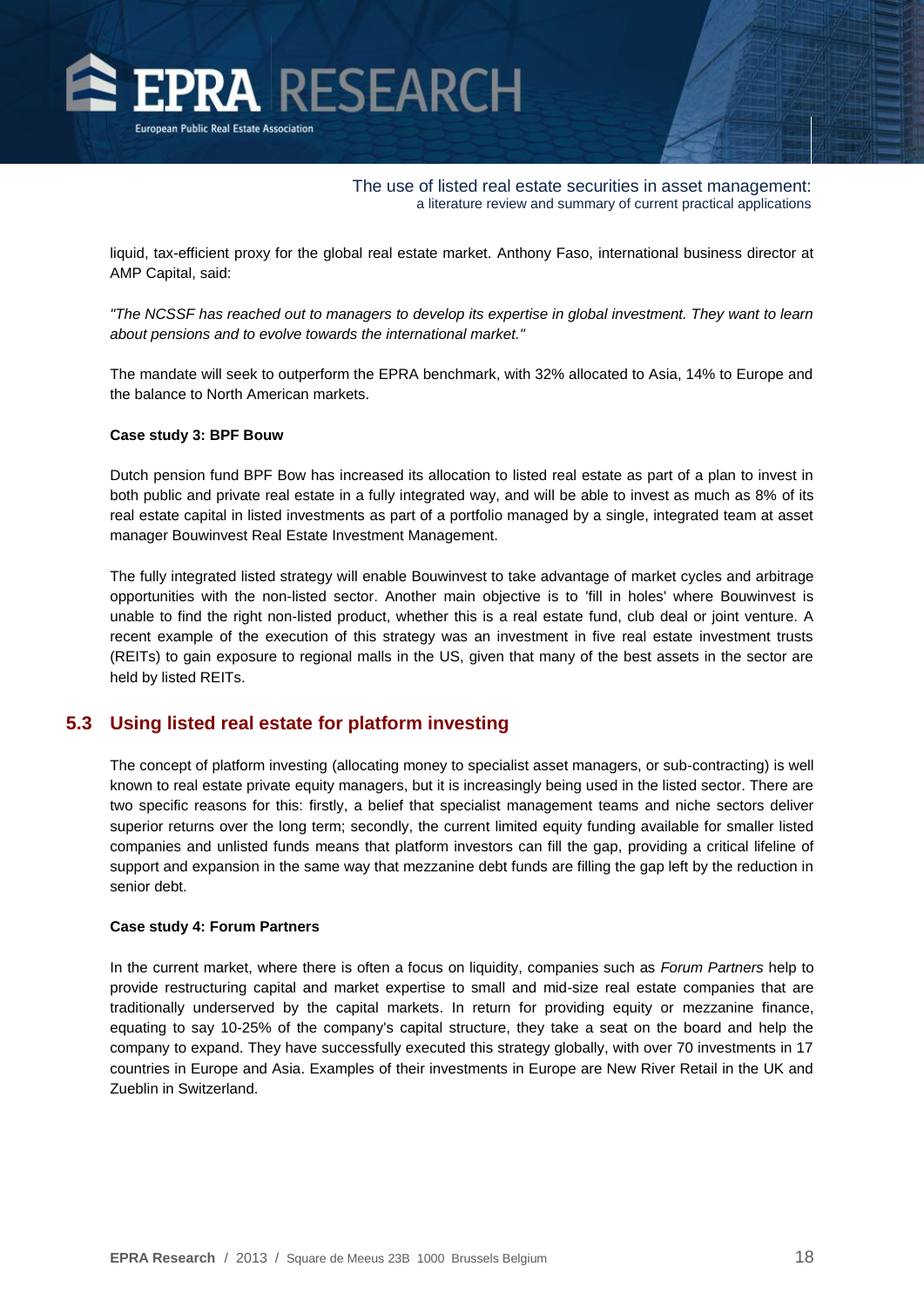<span id="page-19-0"></span>

# **6. Mixing listed real estate with other real estate assets**

#### **6.1 Possible combinations**

Against a background of new risk/return requirements the liquid, listed real estate sector is increasingly used in portfolio construction with other real estate-related assets. In this section we examine the potential range of combinations available to portfolio managers and product developers, using listed real estate as all or part of the real estate portfolio. We can think of this as a palette of available real estate options with subtly different risk and return characteristics compared to a benchmarked listed real estate exposure. Having identified the available options, we look at each in turn to see what investment products are currently available, how they differ, and which areas are likely to increase as a result of regulatory or market factors.

The chart below illustrates the palette of available options, with listed real estate at the core, forming part of all the strategies. We examine all the possible strategies, starting with combining listed real estate with direct real estate, and continue round the palette clockwise.



#### **Figure 8: Palette of potential combinations of listed real estate with other quadrants**

Source: Consilia Capital

#### **6.2 Listed real estate plus direct real estate**

#### **Case study 5: TR Property**

The most well-known example of combining listed and direct property in a fund format is the *TR Property Investment Trust.*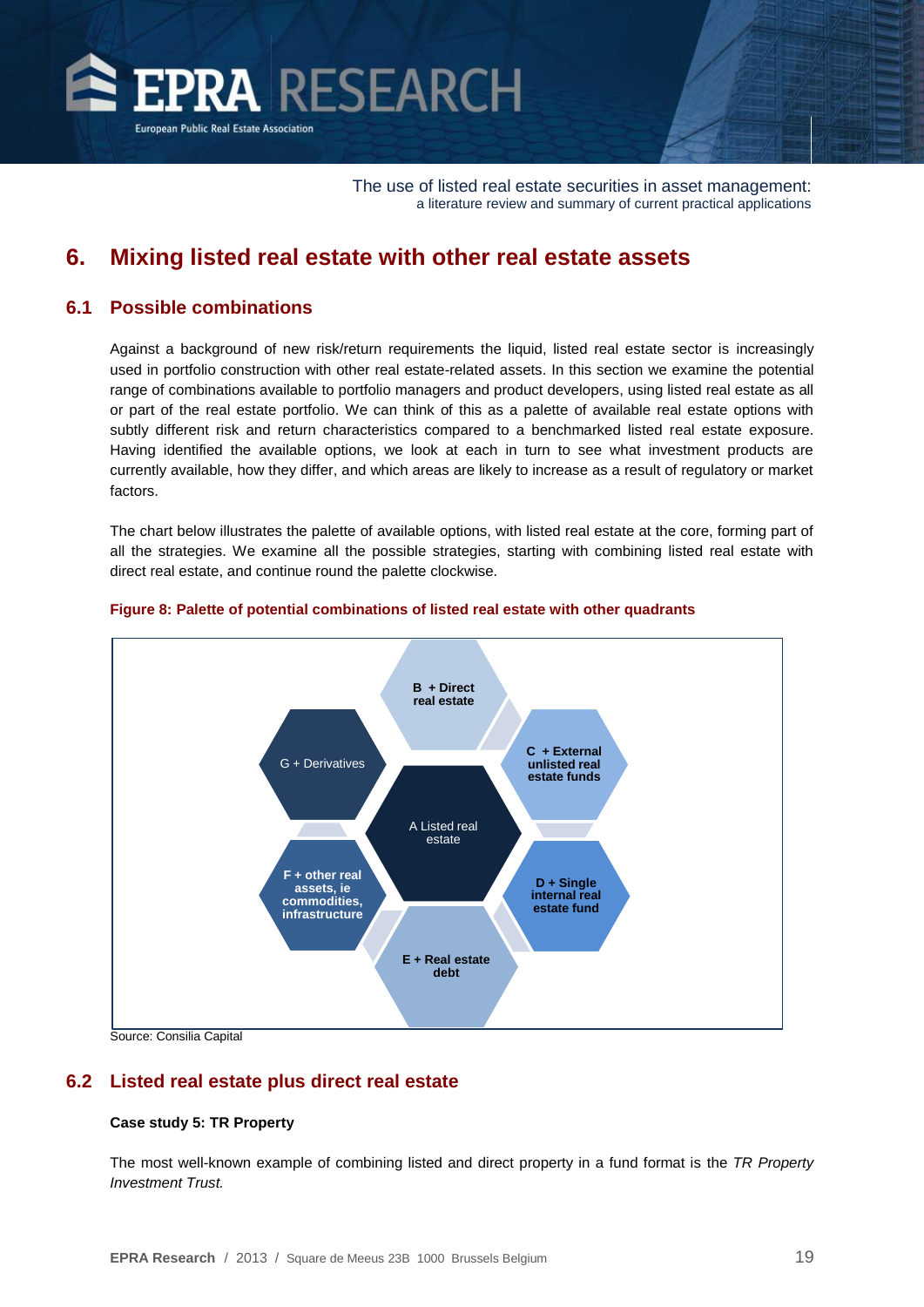

The manager currently applies the following guidelines for asset allocation:

UK listed equities 25 – 50% Other listed equities  $0 - 5%$ European listed equities 45 – 75% Listed bonds  $0 - 5%$ Direct UK property 5 – 20%

As at October 2012, the actual holdings were:

UK direct property 10% UK quoted shares 38% Continental European shares 52%

The investment guidelines are as follows:

*"To deliver a spread of investment risk, the maximum holding in the stock of any one issuer or of a single asset is limited to 20% of the portfolio. In addition, any holdings in excess of 5% of the portfolio must not in aggregate exceed 50% of the portfolio. These limits are set at the point of acquisition. However, if they were materially exceeded for a significant length of time through market movements, the manager would seek to remedy the position."*

It is important to note that as the TR Property Investment trust is close ended, it is able to add debt to the balance sheet to part finance the direct property holdings. The Fund's policy on gearing is as follows:

"The fund may utilise gearing with the purpose of enhancing shareholder returns. The maximum permitted indebtedness currently permitted under the Company's bank facilities is 25% of the portfolio value. Accordingly, the current guideline is 10% Net Cash to 25% Net Debt (as a percentage of portfolio value). The Trust invests in the shares of property companies which themselves employ leverage. The total level of gearing the Trust is exposed to through the balance sheets of investee companies, together with the borrowings of the Trust itself, is referred to as the 'see-through' gearing."

As with listed real estate companies, the gearing will enhance performance when the underlying returns are positive, but increase the downside when they are negative.

In addition to the TR Property Investment Trust, the same manager also runs a smaller, open-ended vehicle, which combines direct property and listed real estate, and has a greater emphasis on income, called the Thames River Property Growth and Income Fund. It should be noted that this structure does not use debt.

When funds manage both listed and direct real estate it is common to have a combined benchmark which is split between direct property (typically IPD benchmarks are used) and listed.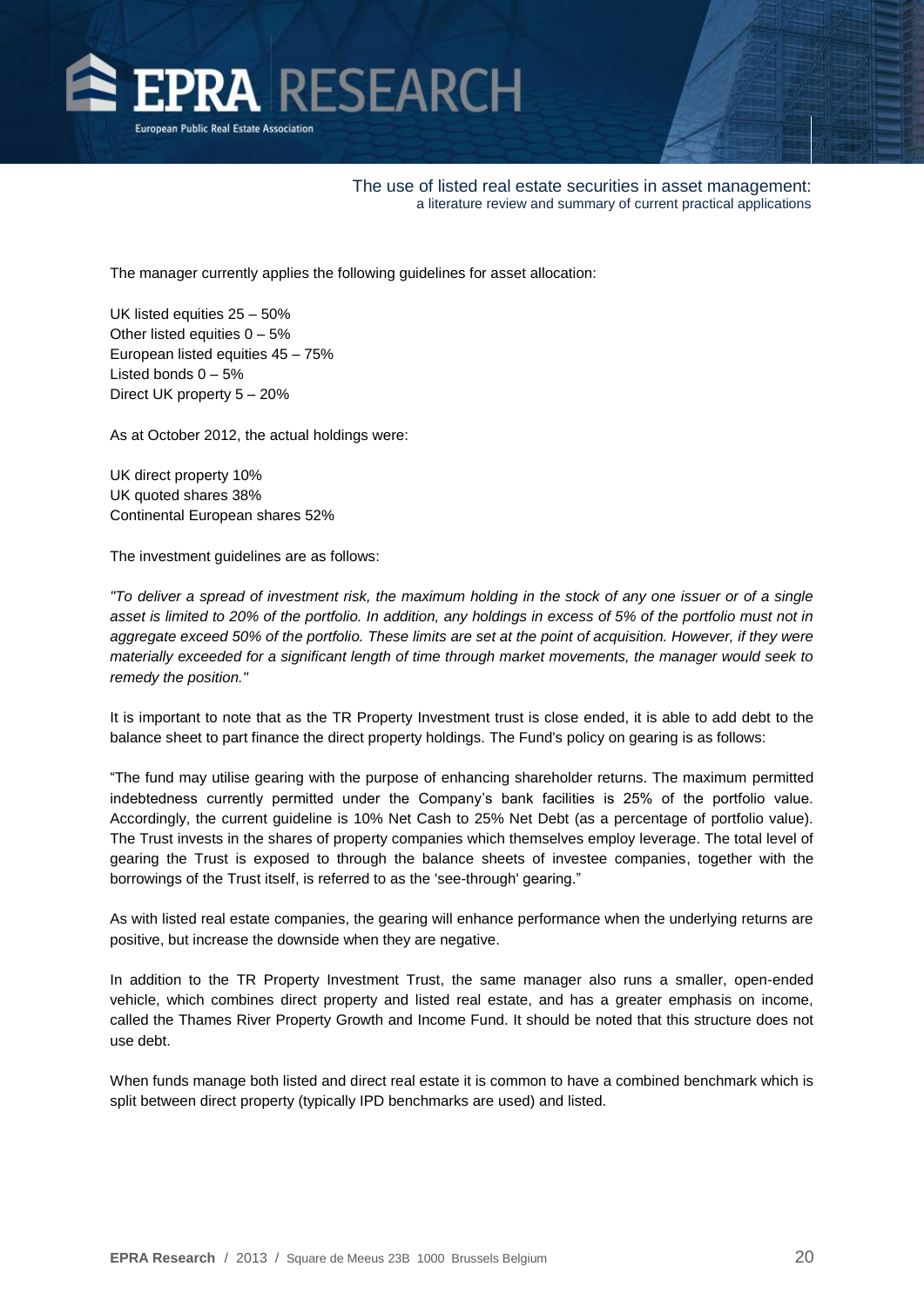

### **6.3 Listed real estate fund plus external unlisted funds**

#### **Case study 6: HORECA**

In 2012, pension fund HORECA awarded a mandate to Northern Trust for the passive management of a EUR 200 million listed real estate portfolio. The HORECA pension scheme's 10% allocation to real estate is equally divided between listed and non-listed, using a passive strategy to replicate a mixed benchmark.

#### **Case study 7: The HSBC Open Global Property Fund**

A good example of a structure combining listed funds with unlisted funds is the *HSBC Open Global Property Fund* run by Guy Morrell. This fund combines a geographic allocation strategy with the ability to invest in funds that are exposed to both listed and unlisted property markets. Figure 9. shows the allocation of this fund as at October 2012.

| HSBC Open Global Property Fund Allocations October 2012 |    |                                     |    |  |  |
|---------------------------------------------------------|----|-------------------------------------|----|--|--|
| <b>Asset Allocation</b>                                 | %  | <b>Geographic Allocation</b>        | %  |  |  |
| Property Securities Funds                               | 61 | UK                                  | 42 |  |  |
| Direct Property Funds                                   | 37 | North America                       | 27 |  |  |
| Cash                                                    | 2  | Asia Pacific                        | 26 |  |  |
|                                                         |    | Continental europe                  | 5  |  |  |
|                                                         |    |                                     |    |  |  |
| <b>Top 5 Holdings</b>                                   | ℅  |                                     | %  |  |  |
| HSBC MultiAlpha Global real Estate Equity               | 11 | Schroder Global Property Securities | 10 |  |  |
| Schroder Asia Pacific Property Securities               | 11 | Henderson UK Property Class         | 9  |  |  |
|                                                         |    | M&G Property Portfolio              | 9  |  |  |

#### **Figure 9: HSBC Open Property Fund allocations**

Source: HSBC

#### **6.4 Internal Listed real estate fund plus internal unlisted funds**

The decline of defined benefit pension schemes and the growth of defined contribution plans, which require daily fund pricing, have led to innovation in the market. This requirement for liquidity has meant that a mix of listed and unlisted real estate is an increasingly popular approach. Some managers now combine two internally managed funds, one of listed assets, and one of unlisted funds, for this purpose.

#### **Case Study 8: The Legal and General Hybrid Property Fund**

Legal & General Property (LGP) together with Legal & General Investment Management (LGIM) launched a new product in 2011, the Hybrid Property Fund. They claim this offers defined contribution (DC) pension schemes a new and innovative way to invest in property funds while managing volatility and liquidity. Developed in conjunction with an investment consultant, the fund invests in LGP's UK balanced fund (the Managed Property Fund) and LGIM's Global REITs Index Tracker Fund on a default position split of 70:30. As at May 2011, the fund was available to a number of other DC schemes and has been selected by a major life platform to provide its clients with global real estate exposure.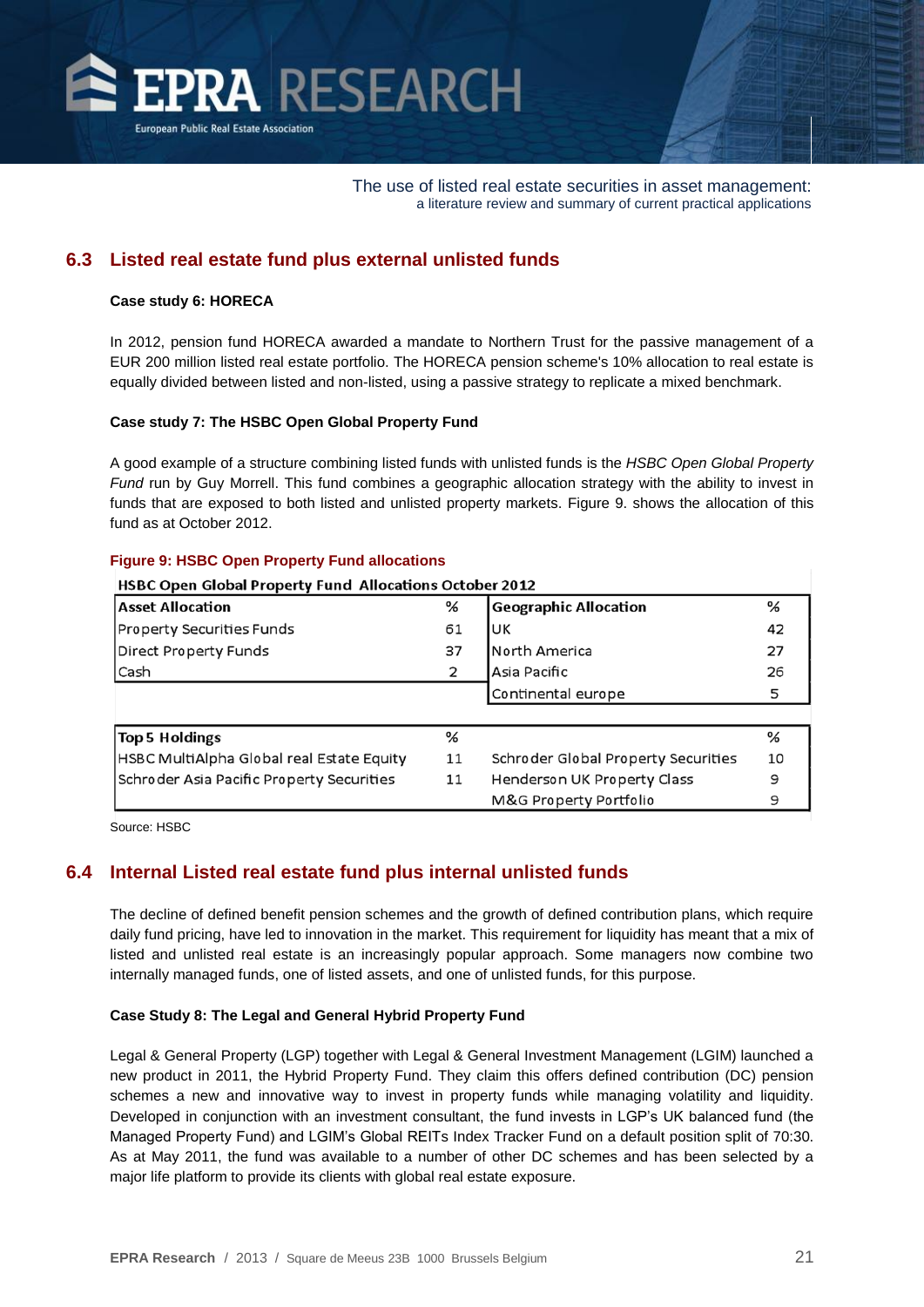

Providing a property allocation that has been specifically designed in conjunction with investment consultants to meet the optimum criteria of UK DC pension schemes, L&G say the fund caters to the increasing long-term growth trend of DC. The combination of UK direct and global indirect funds provides greater diversification and liquidity, while reducing fund expenses and the entry and exit costs typically associated with direct property investment. In order to provide the ability to adapt to market movements, the manager has the flexibility to alter the 70:30 default position of the fund within pre-set benchmark ranges.

#### **6.5 Listed real estate fund plus real estate debt**

There is an increased appetite for listed real estate debt and credit to meet investor objectives of income, security and liquidity.

As yet this area has yet to be fully explored, but a number of consultants are espousing the use of commercial real estate debt. Insurance companies are providing long-term debt once again as a result of more beneficial Solvency II regulations for debt than direct investment, and numerous asset managers are setting up debt funds. It appears to be only a matter of time before the two are combined to provide a 'blended' real estate exposure, although what the investment characteristics of such a hybrid may be are hard to define.

#### **6.6 Listed real estate plus other 'real assets'**

The growth in commodities and resources as an asset class, coupled with a need to provide protection against inflation, has led to increasing attention on 'real asset' funds.

#### **Case study 9: The Cohen & Steers Real Assets Fund**

Cohen & Steers holds the view that massive global stimulus and sustained growth in emerging markets will ultimately drive inflation higher. They believe real assets can offer attractive investment characteristics from a fundamental perspective, along with inflation-fighting tendencies that help maintain a portfolio's long-term purchasing power.

The structure of this fund, which we believe may be replicated by others, is as follows. It invests primarily in core real asset categories, consisting of global real estate securities (25-35%), commodities (25-35%) and global natural resource equities (15-25%). It may invest up to 20% of the portfolio in diversifiers for added stability, including gold and fixed income in multiple currencies. It utilises a multi-manager approach for core real asset categories.

#### **6.7 Listed real estate plus derivatives**

Combining listed real estate and derivatives is the key strategy employed by the Iceberg funds managed by CBRE Reech AiM. The fund invests across the full spectrum of investment vehicles, but focuses on listed real estate and derivatives with a highly quantitative investment process.

Although this fund does not use listed real estate as such, we should mention the inProp UK Commercial Property Fund managed by inProp Capital, which is a synthetic ungeared long-only UK commercial property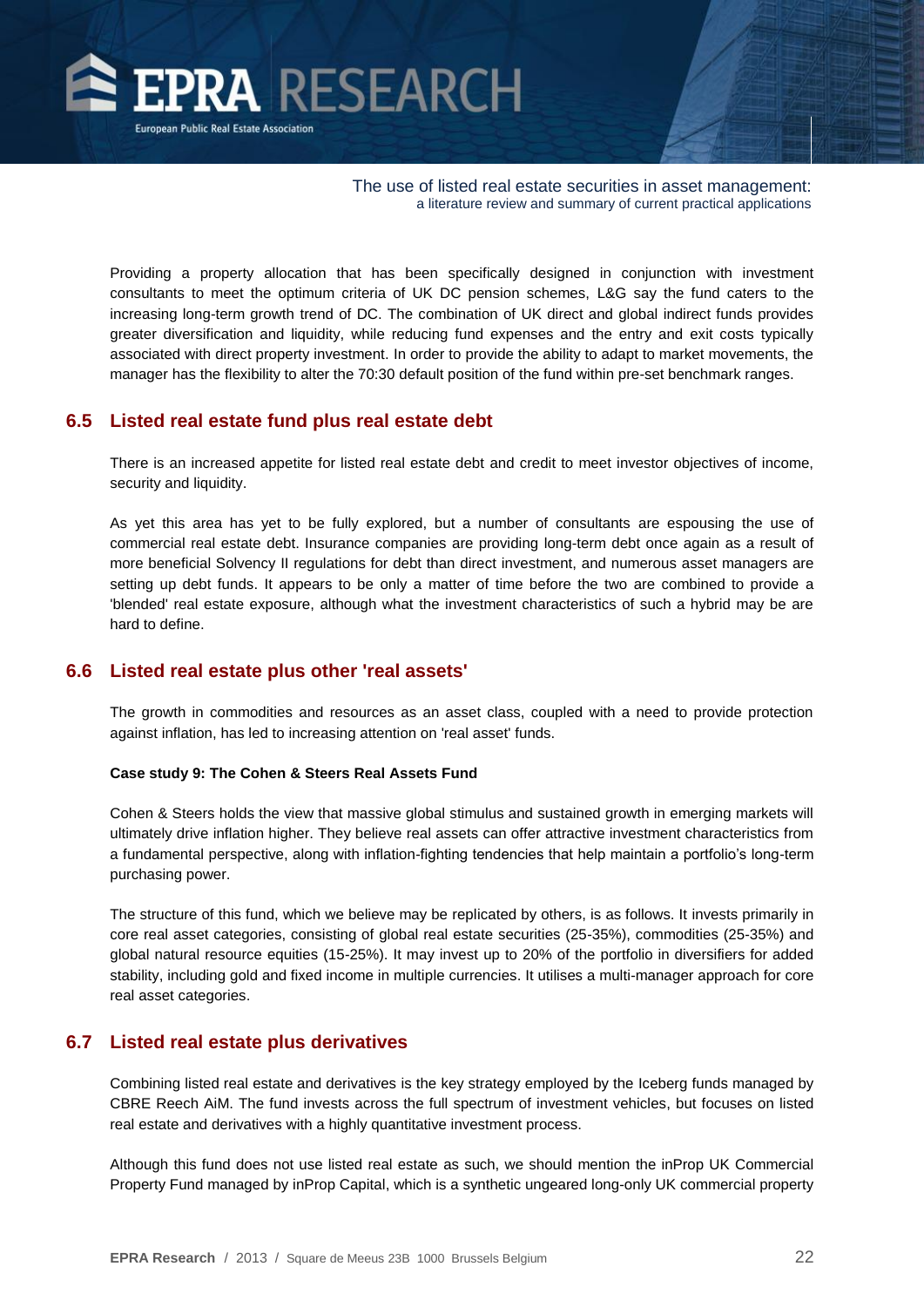<span id="page-23-0"></span>

market tracking fund which aims to deliver property market beta returns in an open-ended structure with monthly liquidity. We might expect to see the future use of listed real estate with this type of structure. The fund launched with approx. GBP 40 million in 2010 and currently has assets under management of approx. GBP 150 million. It aims to pay a quarterly dividend in line with property market rental incomes and to display a volatility of returns similar to those seen in transaction-based property indices.

#### **6.8 Listed real estate fund providing liquidity in a direct property fund**

In the UK, Property Authorised Investment Funds (PAIFs) are new tax-efficient collective vehicles for the retail and institutional market. They follow (and may replace) the Authorised Property Unit Trust, which is a direct property fund required to hold 15% of its assets in a liquid form. The increasing popularity of these vehicles is likely to lead to an increase in the use of listed real estate in direct property funds.

# **7. Conclusions**

The literature review we summarise in Section 2 shows a very limited focus by academics on the role of listed real estate. With a very small number of exceptions, the literature reveals an implicit assumption that listed real estate can play a significant role as a separate asset class in portfolio construction, typically as an alternative to direct real estate. The focus on co-integration and lead-lag relationships follows from the hypothesis that listed is the same asset as direct or unlisted, or may be superior to it.

The real world is somewhat different. We find that there is a wide range of applications of listed real estate, both directly and through funds. It can be, and is, used as a proxy for the direct or private market. Because of the increased premium placed on liquidity by both regulators and investors and the more efficient pricing mechanisms available, listed real estate is used to provide exposure to real estate with daily pricing and liquidity for increasingly important defined contribution platforms. Because of globalisation, listed assets are used to filling gaps in global real estate funds. Sometimes, listed managers are used by unlisted funds for their specialism or expertise.

Listed and unlisted funds are combined to explore arbitrage opportunities. Listed real estate and derivatives are combined in a search for attractive absolute returns. Debt products will be added, and other arbitrage opportunities will emerge. This is a quickly developing field, and more pragmatic research (for example, to examine whether these propositions deliver what they promise) should be encouraged, alongside a continuing, and worthy, academic tradition.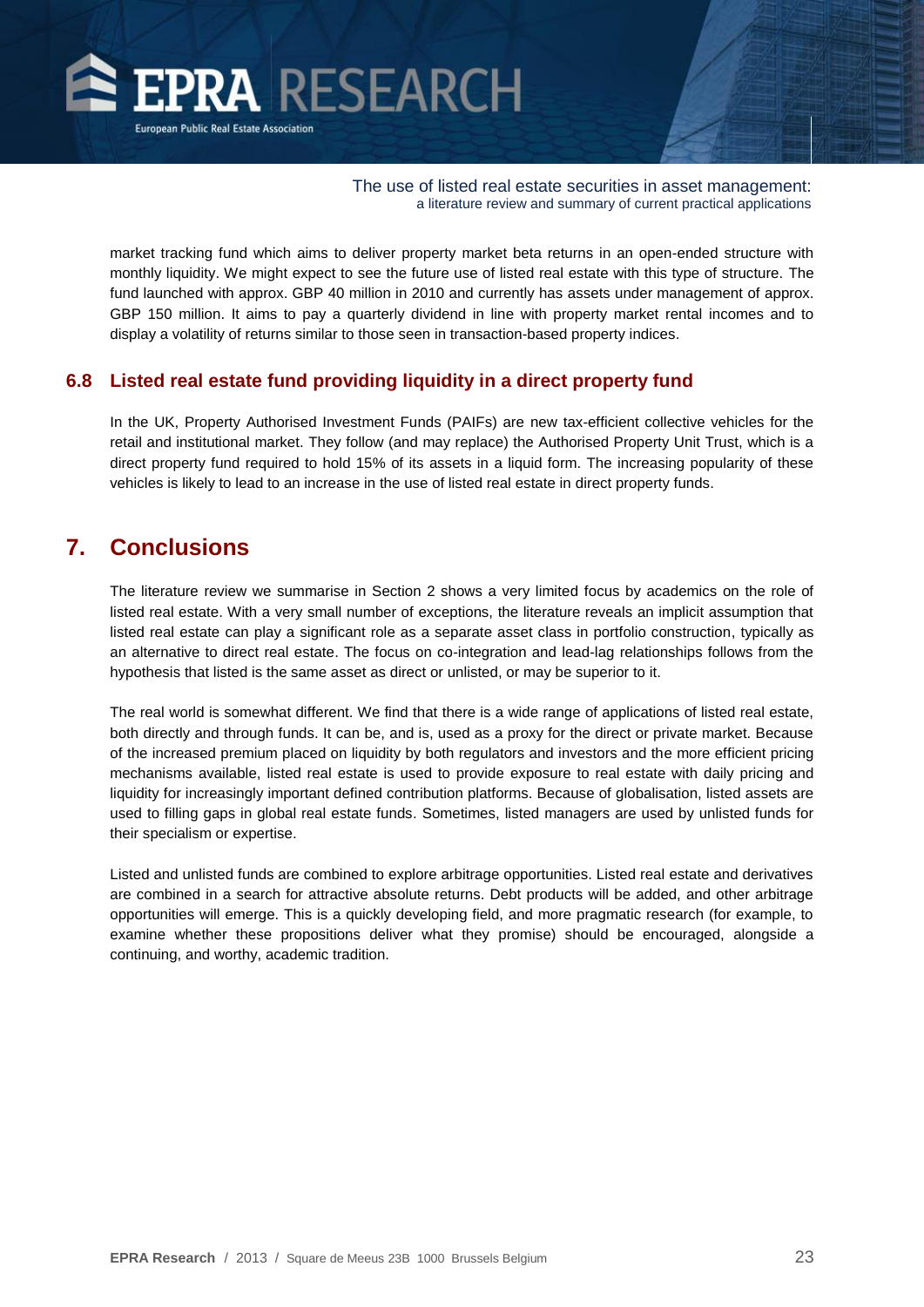<span id="page-24-0"></span>

# **References**

Alcock, J., Lizieri, C. and Steiner, E. (2011) Real Estate Returns and Financial Assets in Extreme Markets: Empirical evidence for asymmetric dependence in the returns from listed and unlisted UK real estate returns, *Investment Property Forum Working Paper 4*, November

Barkham, R. and Geltner, D (1995) Price Discovery in American and British Property Markets, *Real Estate Economics*, Volume 23, 21–44

Baum, A and Hartzell, D (2012) Global Property Investment: Strategies, Structures, Decisions, Wiley Blackwell

Baum, A and Struempell, P (2006) *Managing Specific Risk in Property Portfolios*, Pacific Rim Real Estate Society Conference, Auckland, January

Bond, S. and Glascock, J (2006) Performance and Diversification Benefits of European Real Estate Securities, *European Public Real Estate Association, [www.epra.org](http://www.epra.org/)*

Brown, G. and Matysiak, G (2000) Sticky Valuations, Aggregation Effects, and Property Indices, Journal of Real Estate Finance and Economics, Volume 20, Number 1, 49-66

Chandrashekaran, V (1999) Time-Series Properties and Diversification Benefits of REIT Returns,*Journal of Real Estate Research*, Volume 17, 91-112

Chong, J., Miffre, J. and Stevenson, S (2009) Conditional Correlations and Real Estate Investment Trusts, *Journal of Real Estate Portfolio Management*, Volume 15, Number 2, 173-184

Clayton, J. and Mackinnon, G (2003) The relative importance of stock, bond, and real estate factors in explaining REIT returns,*Journal of Real Estate Finance and Economics*, Volume 27, 39–60

Consilia Capital (2012) Growing the European listed real estate market, September

Feldman, B.E (2003) Investment Policy for Securitized and Direct Real Estate,*Journal of Portfolio Management*, Special Real Estate Issue, 112-21

Geltner, D (1991) Smoothing in appraisal based returns, *Journal of Real Estate Finance and Economics*, Volume 4, Number 3, 327-345

Giliberto, S.M (1990) Equity Real Estate Investment Trusts and Real Estate Returns,*Journal of Real Estate Research*, Volume 5, Issue 2, 259–263

Glascock, J. Lu, C. and So, R (2000) Further evidence on the integration of REIT, bond and stock returns, Journal of Real Estate Finance Economics,Volume 20, 177–194

Gyourko, J. and Keim, D(1992) 'What Does the Stock Market Tell Us About Real Estate Returns? *Real Estate Economics*,Volume 20, 457–485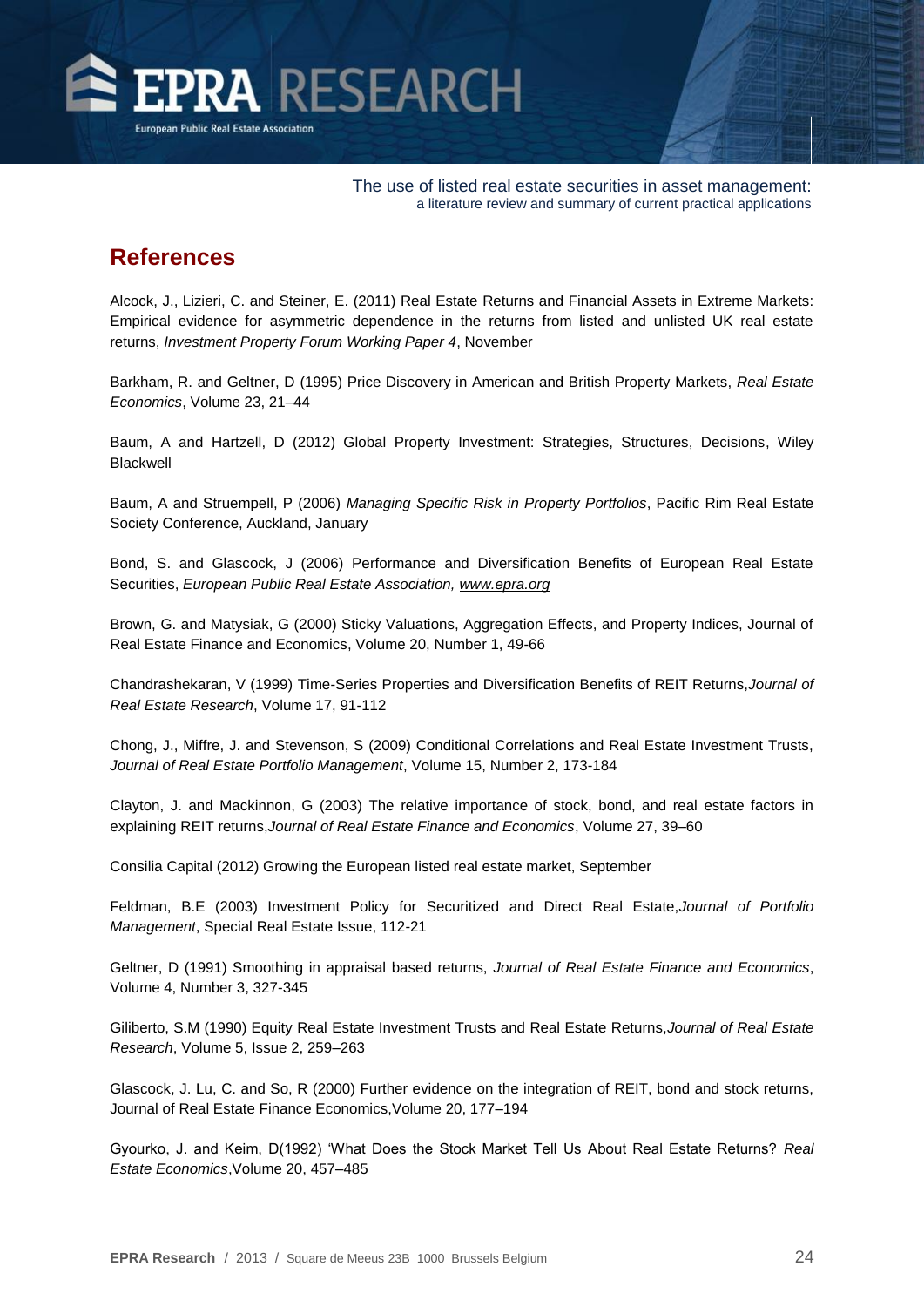

Hoesli, M. and Oikarinen, E (2012) Are REITs real estate? Evidence from international sector level data, Swiss Finance Institute Research Paper Series Number 12-15

Kennedy, P and Baum, A (2012) Aligning asset allocation and real estate investment: some lessons from the last cycle, Henley Business School working paper

Knight, J. Lizieri, C. and Satchell, S. (2005) Diversification When It Hurts? The Joint Distributions of Real Estate and Equity Markets, *Journal of Property Research*, Volume 22, 309-323

Kuhle, J (1987) Portfolio Diversification and Return Benefits-Common Stocks vs. Real Estate Investment Trusts (REITs),*Journal of Real Estate Research*, Volume 2, 1-9

Lee, M.L. and Chiang, K.(2010) Long-run price behaviour of equity REITs: become more like common stocks after the early 1990s?, Journal of Property Investment and Finance, Volume 28, Number 6, 454-465

Lee, M. L., Lee, M.T. and Chiang, K(2008) Real estate risk exposure of equity real estate investment trusts,*Journal of Real Estate Finance and Economics*, Volume 36, Number 2, 165-181

Lee, S. Lizieri, C. and Ward, C (2000) The time series performance of UK real estate indices, [Online]. Available[: http://www.reading.ac.uk/rep/indices.pdf,](http://www.reading.ac.uk/rep/indices.pdf) [accessed: 2012, 3<sup>rd</sup> December).

Li, J., Mooradian, R.M. and Yang, S.X (2009) The information content of the NCREIF index,*Journal of Real Estate Research*, Volume 31, 93–116

Ling, D. and Naranjo, A. (2012) Returns, Volatility, and Information Transmission Dynamics in Public and Private Real Estate Markets, Bergstrom Centre for Real Estate Studies Working Paper, August

Liu, C.H. and Mei, J. (1992) The Predictability of Returns on Equity REITs and their Co-Movement with Other Assets, *Journal of Real Estate Finance and Economics*, Volume 5, 401–418

Lee, S.L (2010) The Changing Benefit of REITs to the Mixed-Asset Portfolio,*Journal of Real Estate Portfolio Management*, Volume 16, Number 3, 201-215

Lee, S. and Stevenson, S(2005) The Case of REITs in the Mixed-Asset Portfolio in the Short and Long Run, *Journal of Real Estate Portfolio Management*, Volume 11, Number 1, 55–80

Liang, Y. and McIntosh, W.(1998) REIT style and performance*,Journal of Real Estate Portfolio Management*, Volume 4, Number 1, 69-78

Mackinnon, G. H and Zaman, A.A(2009) Real estate for the long term: the effect of return predictability on long-horizon allocations, *Real Estate Economics*, Volume 37, Issue 1, 117-153

Mueller, A.G and Mueller, G.R(2003) Public and Private Real Estate in the Mixed-Asset Portfolio. *Journal of Real Estate Portfolio Management*, Volume 9, 193-203

Mueller, G.R. Pauley, K. and Morrill, W.A. (1994) Should REITs be included in a mixed-asset portfolio? *Real Estate Finance*, Volume 11, Number 1, 23-28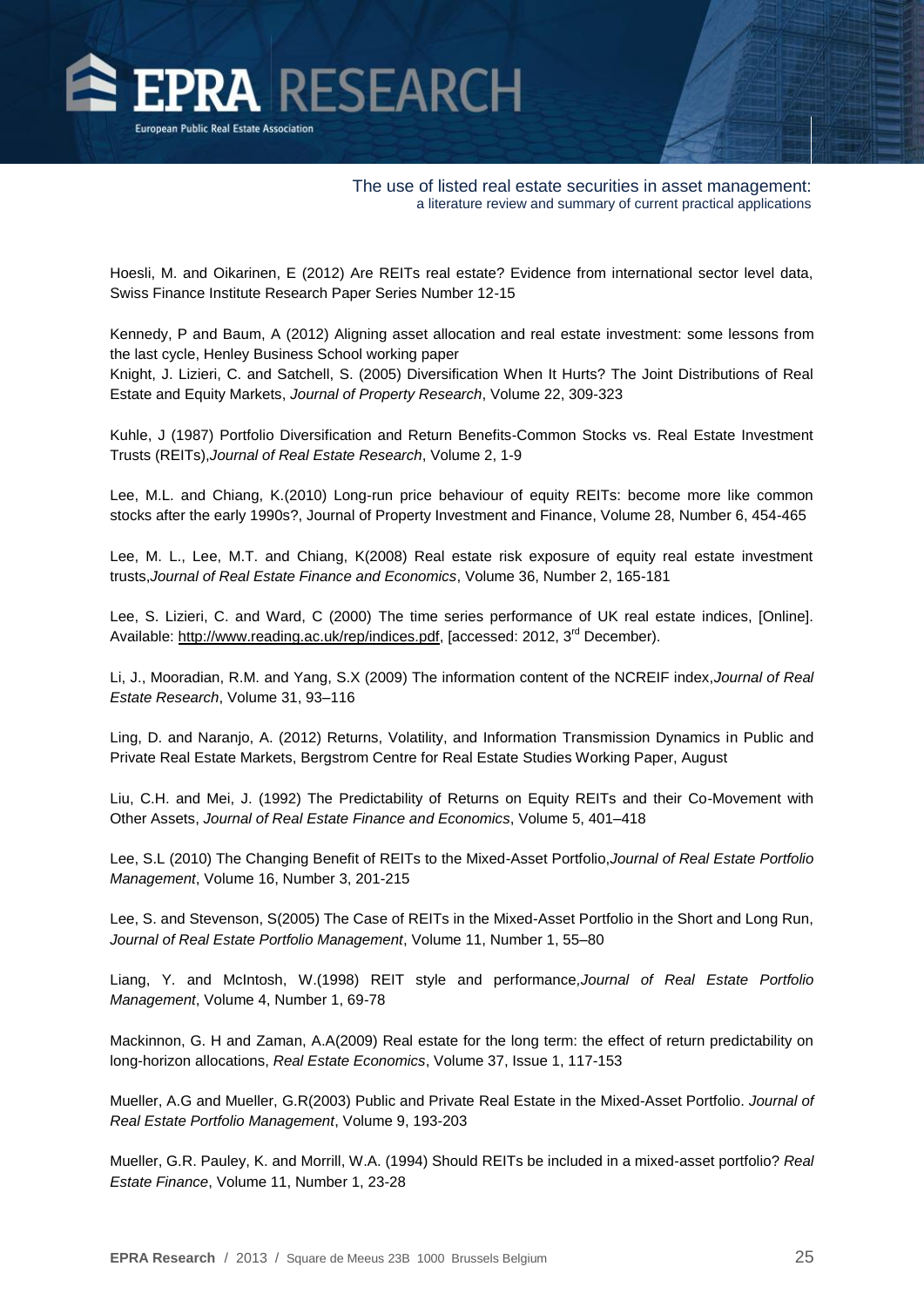

Myer, F.C.N and Webb, J.R(1993) Return Properties of Equity REITs, Common Stocks, Retail REITs, and Retail Real Estate, *Journal of Real Estate Research*, Volume 9, 65–84

Niskanen, J. and Falkenbach, H (2010) REITs and correlations with other asset classes: A European Perspective, *Journal of Real Estate Portfolio Management*, Volume 16, Number 3, 227-239

Oikarinen, E., Hoesli, M. and Serrano, C (2011) The long-run dynamics between direct and securitized real estate, *Journal of Real Estate Research*, Volume 33, Issue 1, 73-103

Pagliari Jr., J.L., Scherer, K.A. and Monopoli, R.T (2005) Public versus Private Real Estate Equities: A More Refined, Long-Term Comparison, *Real Estate Economics*, Volume 33, 147–187

Simon, S and Wing, L (2009) The Effect of the Real Estate Downturn on the Link between REITs and the Stock Market, *Journal of Real Estate Portfolio Management*, Volume 15, Number 3, 211-219

Stevenson, S (2001) The Long-Term Advantages of Incorporating Indirect Securities in Direct Real Estate Portfolios, *Journal of Real Estate Portfolio Management*, Volume 7, Issue 1, 5-16

Westerheid, P(2006) Cointegration of Real Estate Stocks and REITs with Common Stocks, Bonds and Consumer Price Inflation: and international comparison, *Centre for European Economic Research*, Discussion Paper Number: 06-057

Yunus, N., Hansz, A., and Kennedy, P.J (2012) Dynamic Interactions Between Private and Public Real Estate Markets: Some International Evidence, *Journal of Real Estate Finance and Economics*, Volume 45, Number 4, 1021-1040